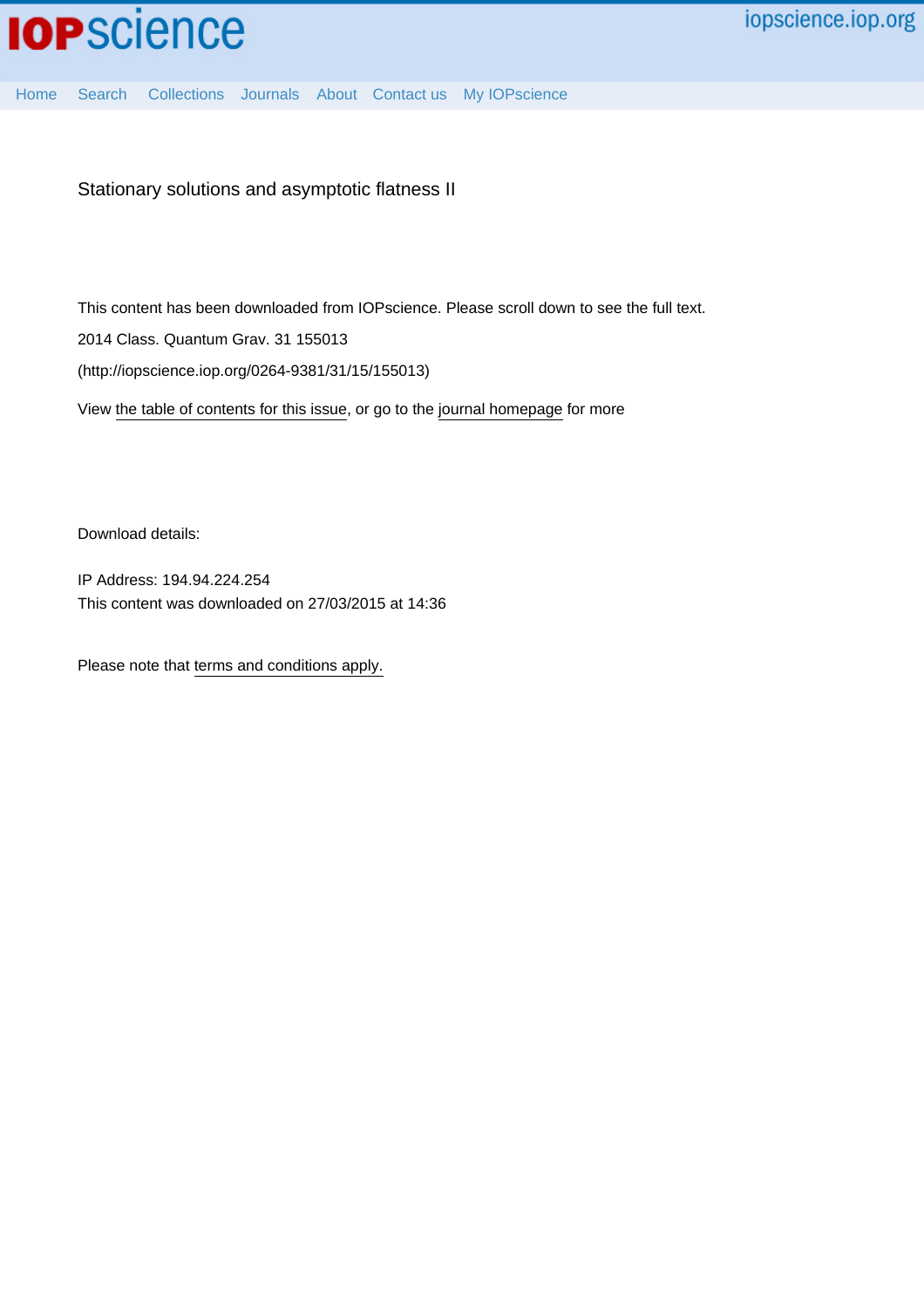<span id="page-1-0"></span>Class. Quantum Grav. 31 (2014) 155013 (18pp) [doi:10.1088/0264-9381/31/15/155013](http://dx.doi.org/10.1088/0264-9381/31/15/155013)

# Stationary solutions and asymptotic flatness II

# Martin Reiris

Max Planck Institute für Gravitationsphysik, Golm, Germany

E-mail: [martin@aei.mpg.de](mailto:martin@aei.mpg.de)

Received 5 October 2013, revised 26 March 2014 Accepted for publication 8 April 2014 Published 22 July 2014

#### Abstract

This is the second part of the investigation started in Reiris 2014 Stationary solutions and asymptotic flatness I Class. Quantum Grav. 31 [155012.](http://dx.doi.org/10.1088/0264-9381/31/15/155012) We prove here that strongly stationary ends with cubic volume growth are weakly asymptotically flat. Combined with the results in part I, this shows that strongly stationary ends are asymptotically flat with Schwarzschildian fall off.

Keywords: mathematical general relativity, stationary solutions, asymptotic flatness

PACS numbers: 02.40.-k, 04.20.-q

# 1. Introduction

In [[8\]](#page-18-0) we defined weakly asymptotically flat (WAF) stationary ends, a notion generalizing as much as possible the standard one of asymptotically flat (AF) stationary ends in general relativity, and proved that they have to be a posteriori AF with Schwarzschildian fall off. In this second paper we prove that strongly stationary ends, whose definition eliminates any *a priori* assumption on the asymptotics, are also WAF and therefore AF with Schwarzschildian fall off.

For the purposes of this paper a stationary data consists of a three-manifold M, a Riemannian metric g, a twist one-form  $\omega$  and a positive lapse function  $\mu$  satisfying the stationary vacuum Einstein equations

$$
\begin{cases}\nRic = 2 \quad \nabla \ln u \otimes \nabla \ln u + \frac{2}{u^4} \omega \otimes \omega, \\
\Delta \ln u = -\frac{2 |\omega|^2}{u^4}, \\
\operatorname{div} \omega = 4 \langle \nabla \ln u, \omega \rangle, \\
d \omega = 0.\n\end{cases}
$$
\n(1)

0264-9381/14/155013+18\$33.00 © 2014 IOP Publishing Ltd Printed in the UK 1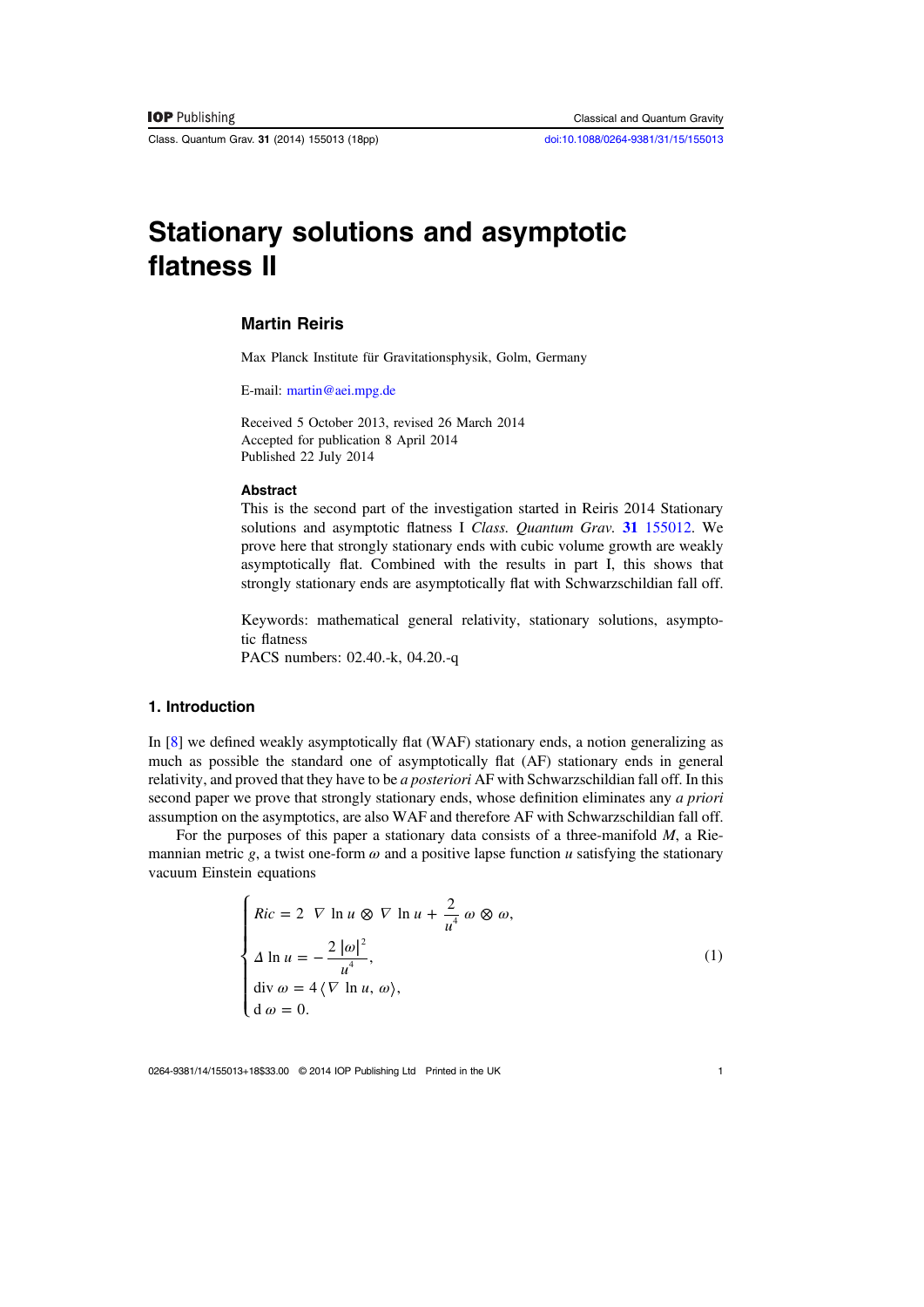Stationary data  $(g, \omega, u)$  arise naturally from strictly stationary vacuum space-times in general relativity when we describe them only in terms of data in the quotient three-space. We refer to  $\lceil 8 \rceil$  $\lceil 8 \rceil$  $\lceil 8 \rceil$  for an account on how to reconstruct the stationary vacuum space-time from  $(M; g, \omega, u)$  (it is worth pointing out that g is not the physical quotient metric but a conformal transformation of it  $[8]$  $[8]$ ). The associated space-time plays no technical role in this article and we will not refer to it anymore. The physical motivations of this research can be found in [\[8](#page-18-0)].

If the manifold M of a stationary data (M;  $g, \omega, u$ ) is diffeomorphic to  $\mathbb{R}^3$  minus an open ball, the metric g is complete and u is bounded below away from zero, then  $(M; g, \omega, u)$  is said to be a strongly stationary end. The condition on *u*, namely that  $u(p) \geq u_0 > 0$  for all  $p \in M$ , plays no role in this article. From now on the manifold of strong stationary ends will be denoted by E.

Let  $(E; g, \omega, u)$  be a strong stationary end. Then  $(E, g)$  is said to have cubic volume growth if

$$
\lim_{r \to \infty} \frac{\text{Vol}\left(\mathcal{T}_s(\partial E, r)\right)}{r^3} = \mu > 0,
$$
\n(2)

where  $\mathcal{T}_{\rho}(\partial E, r) = \{p \in E: \text{dist}_{\rho}(p, \partial E) \leq r\}$  is the metric-tubular neighborhood of  $\partial E$  and radius  $r > 0$ . Note (by inspecting the first equation in (1)), that the Ricci curvature of stationary solutions is non-negative. Therefore the quotient  $Vol(\mathcal{T}_{g}(\partial E, r))/r^3$  is monotonically non-increasing in  $r$  by the Bishop–Gromov monotonicity and the limit  $(2)$  exists. If  $\mu = 0$  then  $(E, g)$  is said to have less than cubic volume growth.

The purpose of this article is then to prove:

**Theorem 1.1** Let E be a strongly stationary end having cubic volume growth. Then E is WAF and therefore AF with Schwarzschildian fall off.

The definition of the WAF end is recalled in the next section after the necessary notation and terminology is introduced, but before we pass into that we would like to make a couple of comments on the hypothesis of theorem 1.1. On one hand, as was indicated in  $[8]$  $[8]$ , any strongly stationary end enjoys necessarily cubic volume growth due to quite general geo-metric facts, (see [\[9](#page-18-0)]). From this and theorem  $1.1$  we deduce therefore that strongly stationary ends are always AF with Schwarzschildian fall off (cf corollary 1.6 in [\[8](#page-18-0)]). On the other hand, stationary solutions with cubic volume growth and connected at infinity<sup>1</sup> turn out to be diffeomorphic to  $\mathbb{R}^3$  minus an open ball outside a compact set and therefore AF with Schwarzschildian fall off. This property can be proved by suitably adjusting the results of this article and will be discussed elsewhere.

## 1.1. Background material I

We import here the material introduced in [\[8](#page-18-0)] and that will be required for the technical discussions. We introduce too the most relevant terminology and notation. The definition of the WAF end is given at the end.

<sup>&</sup>lt;sup>1</sup> Recall that a non-compact manifold  $M$  with compact boundary is said to be connected at infinity if for every compact set  $K_1 \subset M$  there is another compact set  $K_2$  containing  $K_1$  such that  $M\backslash K_2$  is connected.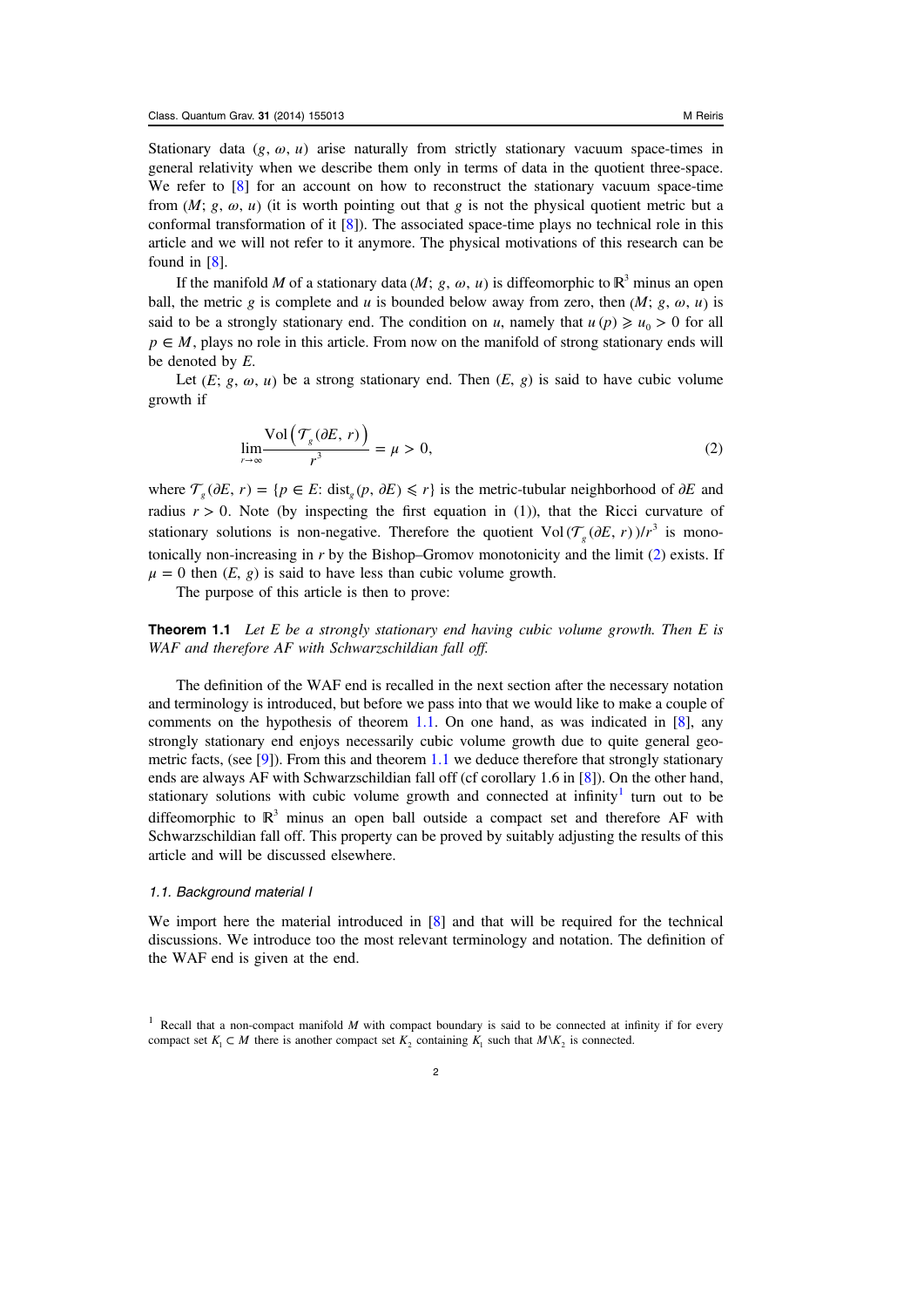## **Distance**

- The distance between two points p and q in a connected manifold  $(M, g)$  is dist<sub>g</sub>  $(p, q) = \inf \{ \text{length}_{g} (C_{p,q}) : C_{p,q} \text{ a } C^1 \text{ curve in } M \text{ joining } p \text{ to } q \}. (M, g) \text{ is said to}$ be complete if  $(M, dist)$  is complete as a metric space. The distance from a point  $p$  to a set  $\Omega \subset M$  will be denoted by dist<sub>*i*</sub></sub>(*p*,  $\Omega$ ) = inf {dist<sub>*i*</sub></sub>(*p*, *q*):  $q \in \Omega$ }. More generally the distance between two sets  $\Omega_1$  and  $\Omega_2$  is denoted by dist<sub>g</sub>  $(\Omega_1, \Omega_2) = \inf \{ \text{dist}_g(p, q): p \in \Omega_1, q \in \Omega_2 \}^2$ .
- When one considers the metric induced by g on a submanifold N of a manifold  $(M, g)$ it may become necessary to distinguish it from the restriction to  $N$  of the metric induced by  $g$  on  $M$  (which do not necessarily coincide). When this is necessary we will use the notation dist<sub>(*N,g*)</sub>. For instance if (*N, g*)  $\subset$  (*M, g*) then the diameter of *N* with respect to the metric induced by  $g$  on  $N$  will be denoted by  $\text{diam}_{(N,\varepsilon)}(N) = \sup \{ \text{dist}_{(N,\varepsilon)}(p, q): p \text{ and } q \text{ in } N \}$  and called the proper diameter.
- The metric induced on stationary ends  $(E, g)$  will be noted by dist  $(p, q)$  and always without the subindex g. The distance function to the boundary ∂*E* of stationary ends will be denoted with total exclusivity by  $d(p)$  or simply d, that is,  $d(p) = \text{dist}(p, \partial E) = \inf \{ \text{dist}(p, q): q \in \partial E \}.$

#### **Scaling**

• Let *E* be a strongly stationary end. Then, for any real number  $r > 0$  we will denote by  $g<sub>r</sub>$ to the scaled metric

$$
g_r := \frac{1}{r^2} g.
$$

Tensors and metric quantities constructed out of  $g_r$  will be subindexed with an r. For instance, for the scalar curvature we have  $R_r = R_{g_r} = R/r^2$  and for the Ricci curvature  $Ric_r = Ric_g = Ric$  (although  $Ric_r = Ric$  we will keep including the subindex r). Also,  $d_r(p) = d(p)/r$ . This way of notating will be used extensively throughout the article and is crucial in keeping track of it.

## Area, second fundamental form and mean curvature

• The Riemannian metric induced on compact embedded two-surface *S* ⊂ *E* will be denoted by h and the h-area of S by  $A(S)$ . Following the notation introduced before, the metric induced in S from  $g_r$  is denoted by  $h_r$  and the  $h_r$ -area of S, i.e.  $A(S)/r^2$ , is denoted by  $A_r(S)$ . The second fundamental form of S (having a fixed normal) will be denoted by *Θ* and the mean curvature tr<sub>*h*</sub> $\theta$ </sub> by *θ*.

### Annuli and metric annuli

• Let E be a strongly stationary end. Then for any  $0 < a < b$  we will denote by  $\mathcal{A}(a, b)$ (resp.  $\mathcal{A}[a, b]$ ) the set

<sup>&</sup>lt;sup>2</sup> Properly speaking this is not a metric in the subsets of  $M$ . In particular the distance is zero if for instance they share a point but are different sets.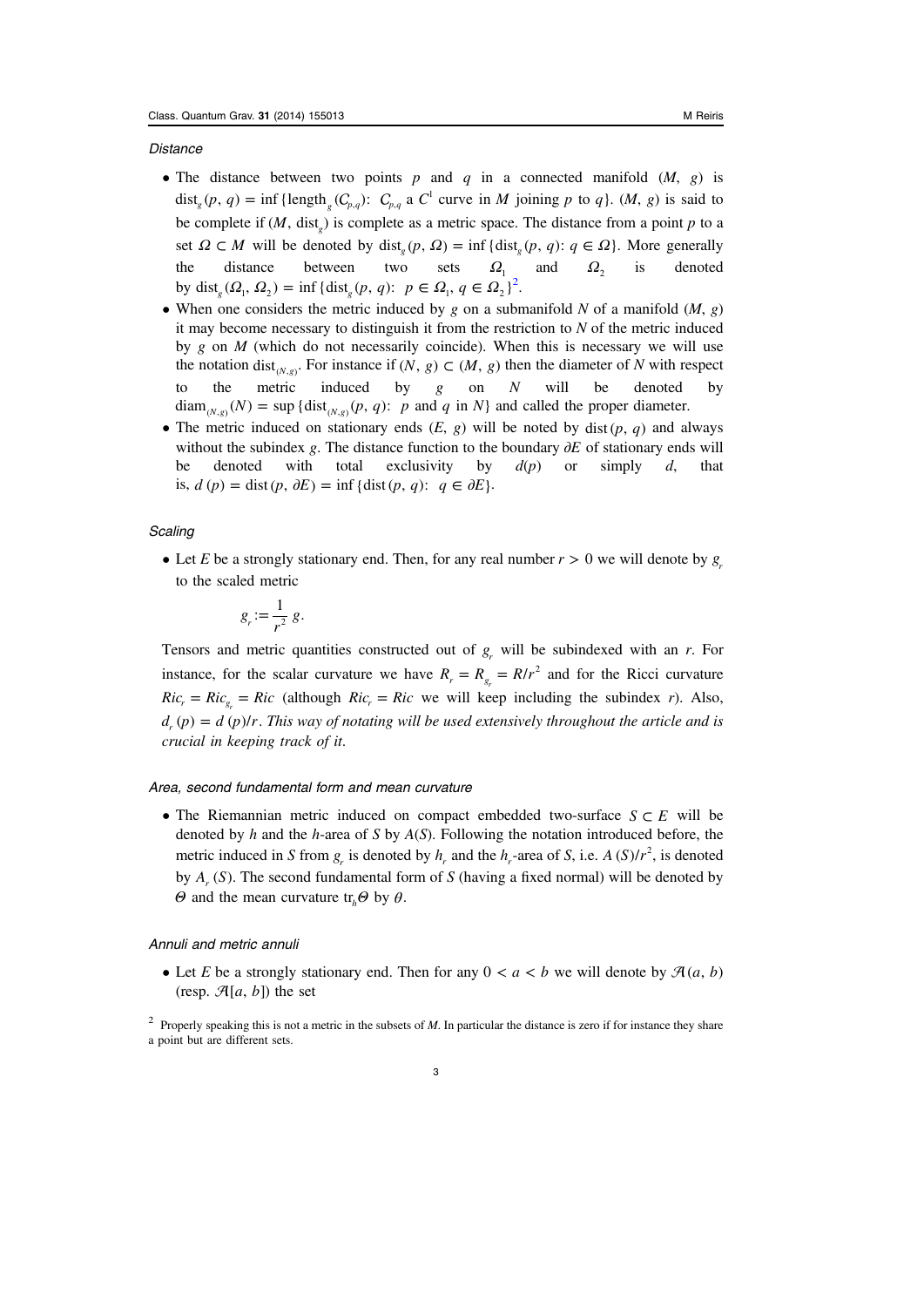$\mathcal{A}(a, b) = \{p \in E: a < d(p) < b\}, \text{ (resp. } \mathcal{A}[a, b] = \{p \in E: a \leq d(p) \leq b\}),\}$ 

and call it the open (resp. closed) metric annulus of radii a and b. The notation  $\mathcal{A}(a, b)$ (resp.  $\mathcal{A}[a, b]$ ) will always refer to open (resp. closed) metric annuli defined with respect to the unscaled metric g but the subindex  $r$  is included when the (open or closed) metric annuli are defined with respect to the scaled metric  $g_r = g/r^2$ , namely

 $\mathcal{A}_r(a, b) = \{ p \in E: a < d_r(p) < b \}$  and  $\mathcal{A}_r[a, b] = \{ p \in E: a \leq d_r(p) \leq b \}.$ 

This is consistent with the notation introduced before. Note that for all  $r > 0$  we have  $\mathcal{A}(ar, br) = \mathcal{A}_r(a, b)$  and  $\mathcal{A}[ar, br] = \mathcal{A}_r[a, b].$ 

• Standard open annuli in  $\mathbb{R}^3$  will be denoted by  $\mathcal{A}_{\mathbb{R}^3}(a, b)$ , namely,

$$
\mathcal{A}_{\mathbb{R}^3}(a, b) = \{x \in \mathbb{R}^3 : a < |x| < b\} = B_{\mathbb{R}^3}(o, b) \sqrt{B_{\mathbb{R}^3}(o, a)},
$$

where for any  $c > 0$   $B_{R^3}(o, c)$  is the open ball of the center of the origin  $o = (0, 0, 0)$  and radius c in  $\mathbb{R}^3$ . As before, closed annulus in  $\mathbb{R}^3$  are denoted by  $\mathcal{A}_{\mathbb{P}^3}[a, b] = \{x \in \mathbb{R}^3 : a \leq |x| \leq b\}.$ 

• A manifold *Ω* is said to be an open (resp. closed) annulus if *Ω* is diffeomorphic to  $\mathcal{A}_{\mathbb{R}^3}(1, 2)$  (resp.  $\mathcal{A}_{\mathbb{R}^3}[1, 2]$ ). A metric annulus doesn't have to be necessarily an open annulus in this sense. In general, the shape of the metric annuli can be wild.

## **Curvature**

• An essential property of the curvature of stationary solutions is M T Anderson's *a priori* curvature decay [\[1](#page-17-0)]. It says that there is a universal constant  $K > 0$  such that for any stationary solution (*M*; *g*,  $\omega$ , *u*) and  $p \in M$  we have  $|Ric(p)| \le \mathcal{K}/dist^2(p, \partial M)^3$ . In strongly stationary ends  $(E; g, \omega, u)$  this reads

 $|Ric(p)| \leq \mathcal{K}/d^2(p),$ 

for all  $p \in E$ . In particular for any  $p \in \mathcal{A}(a, b)$ , the Ricci curvature of the scaled metric *g* is bounded as  $|Ric_r(p)|_r \le \mathcal{K}/a^2$ .

## Norms and convergence of Riemannian manifolds

• Given a tensor field U (of any valence) on a region  $\Omega$  of a manifold (M, g), the  $C_g^i$ -norm of U over *Ω* is defined as

$$
\| U \|_{C^i_g(\Omega)} := \sup_{p \in \Omega} \sum_{j=0}^{j=i} \left| \left( \nabla^j U \right) (p) \right|_g.
$$

Of course  $||U||_{C_g^i(\Omega)} \le ||U||_{C_g^{i+1}(\Omega)}$ . The subindex g will be suppressed when  $\Omega$  is a region of the Euclidean three-space, namely we will write  $C^i$ .

All we will need about the convergence of smooth Riemannian manifolds will be restricted to the following definition (which is not the most general [\[7](#page-17-0)]). Let  $(\Omega_m, g_m)$  be a sequence of smooth, compact, connected three-manifolds with smooth boundary and let

<sup>&</sup>lt;sup>3</sup> There is a caveat here. The curvature estimate provided in theorem 0.2 of [[1\]](#page-17-0) is (as written) for the space-time metric and not for the metric g. However the proof of that theorem is achieved by proving first the estimate  $|Ric_{g}(p)| \leq \mathcal{K}/\text{dist}_{g}^{2}(p, dM)$  (see cf step I in [[1\]](#page-17-0)) that is all we need here.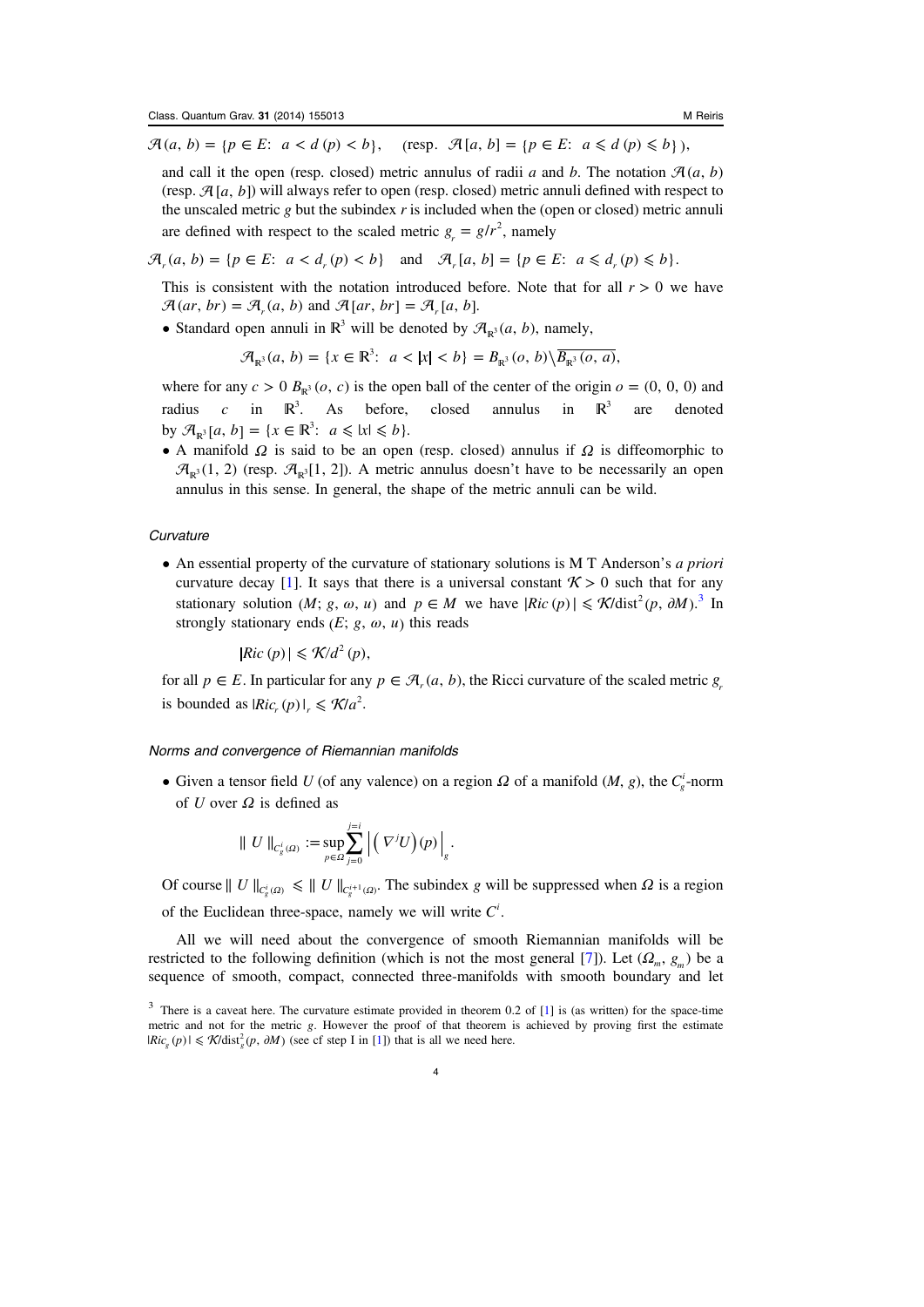<span id="page-5-0"></span> $(Q_{\infty}, g_{\infty})$  also be smooth, compact, connected three-manifold with smooth boundary. Then,  $(\Omega_m, g_m)$  converges to  $(\Omega_\infty, g_\infty)$  in  $C^i$ ,  $i \geq 2$ , if there are diffeomorphisms  $\varphi_m : \Omega_\infty \to \Omega_m$  such that  $\|\varphi_m^* g_m - g_\infty\|_{C_{g_\infty}^i(\Omega_\infty)} \to 0$  where  $\varphi_m^* g_m$  is the pull-back of  $g_m$  by  $\varphi_m$ . The definition is the same if we do not require compactness on the  $\Omega_m$  and  $\Omega_\infty$  but assume uniformly bounded diameters. A sequence of smooth tensors  $U_m$  converge to a smooth tensor  $U_\infty$  in  $C^i$ ,  $i \ge 0$ , if  $\parallel \varphi_m^* U_m - U_\infty \parallel_{C^i_\varphi}$  ( $\varphi_\infty$ ) → 0

# WAF ends

• The definition of WAF end is as follows. We refer the reader to [[8](#page-18-0)] for further comments about the definition.

**Definition 1.2** A strongly stationary end  $(E; g, \omega, u)$  is WAF if for every  $i \ge 2$ ,  $l \ge 1$  and divergent sequence  $r_m \to \infty$ , there is a sequence of open annuli  $\Omega_m \subset E$  such that,

- $(W1)$   $\mathcal{A}_{r_m}(1/2, 2^l) \subset \Omega_m$  for every *m*.
- (W2)  $(Q_m, g_m)$  converges in  $C^i$  to the flat annulus  $(\mathcal{A}_{\mathbb{R}^3}(1/2, 2^i), g_{\mathbb{R}^3})$ .
- (W3) The scaled distance functions  $d_{r_m}$  (restricted to  $\Omega_m$ ) converge in  $C^0$  to the distance to the origin in  $\mathbb{R}^3$  (restricted to  $\mathcal{A}_{\mathbb{R}^3}(1/2, 2^l)$ ).
- (W4) Every  $\overline{\Omega}_m$  is a closed annulus and separates  $\partial E$  from infinity, namely,  $\partial E$  belongs to a bounded component of  $E \setminus \overline{\Omega}_m$  for all *m*.

Figure [1](#page-6-0) illustrates a WAF end along with some of the annuli *Ωm*.

#### 1.2. Background material II

The material contained in this section is used specifically in this article.

#### Regularity properties of the distance function

• We summarize here quite standard properties of the distance function that have a technical relevance and will justify several operations later. The reader can consult the references for further information.

Let  $M$  be a non-compact smooth manifold with compact boundary and let  $g$  be a smooth complete metric with  $Ric \geq 0$ . Let dist be the metric induced by g on M and let d be the distance function to  $\partial M$ , that is  $d(p) = \text{dist}(p, \partial M)$ . The function d is semiconcave ([[6\]](#page-17-0), proposition 3.4) and therefore  $\nabla d$  is locally of bounded variation ([\[2](#page-17-0)] theorem 2.3.1). In particular  $\Delta d$  is a Radon measure and for any smooth  $\phi$  of compact support in Int (M) we have  $\int (\Delta d) \phi \ dV = - \int (\nabla \phi, \nabla d) \ dV$  (note the difference in fonts between  $d$  (distance) and  $d$  (differential)). By the triangle inequality the function  $d$ is also 1-Lipschitz, that is  $|d(p) - d(q)| \leq d$  ist  $(p, q)$ .

For every  $p \in \partial M$ , let  $\gamma_n(\tau)$  be the geodesic in M starting perpendicularly to  $\partial M$  at p (when  $\tau = 0$ ). The parameter  $\tau \ge 0$  is assumed here to be the arc-length from p. For every  $p \in \partial M$  let also  $\tau_p = \sup \{ \tau : \tau = d(\gamma_p(\tau)) \}$ . Let  $\mathcal I$  be the subset of  $\partial M \times [0, \infty)$ given by  $\mathcal{I} := \{ (p, \tau) : p \in \partial M \text{ and } 0 < \tau < \tau_p \}$  and consider the map  $\mathcal{I} : \mathcal{I} \to M$  given by  $\mathcal{I}(p, \tau) = \gamma_n(\tau)$ . Then, the set  $C := M \setminus \mathcal{I}(1)$  is closed and of measure zero (the cutlocus) and  $\mathcal F$  is a diffeomorphism into the image.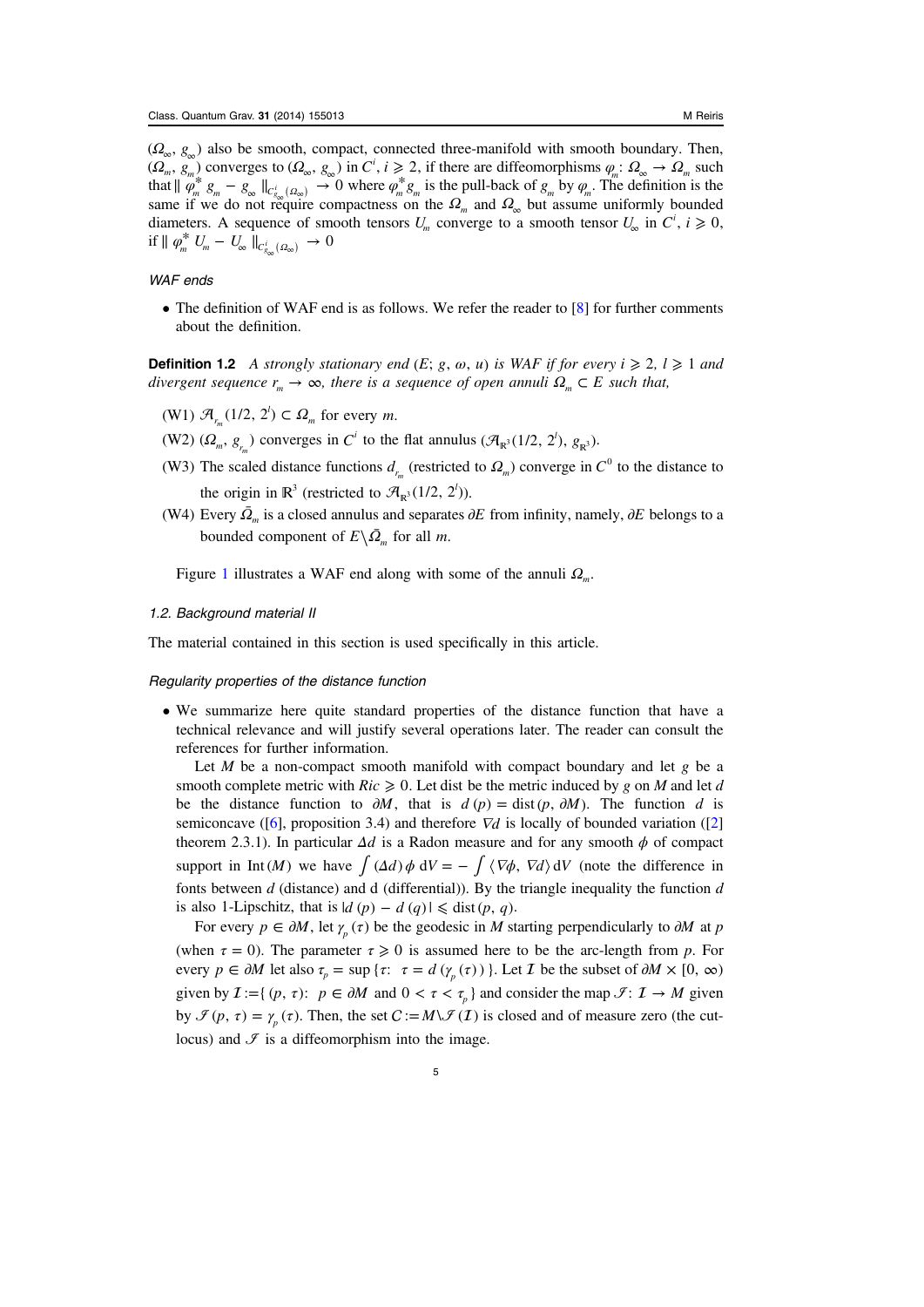<span id="page-6-0"></span>

Figure 1. Representation of a WAF end along with the annuli  $\Omega_{m}$  and the metric annuli  $\mathcal{A}_{r_m}(\left\lfloor 1/2, \left. 2^l \right\rceil \right)$ 

As  $|\nabla d| = 1$  on *M*\C, then every level set  $\hat{S}(\tau) := d^{-1}(\tau) \setminus C$  is an embedded submanifold of M of dimension two. Moreover, for almost every  $\tau$  the area (*H*<sup>2</sup>-Hausdorff measure) of  $S(\tau) = d^{-1}(\tau)$  coincides with the area  $A(\hat{S}(\tau))$  of  $\hat{S}(\tau)$ [[3\]](#page-17-0). Also for almost every  $\tau$  the function  $\tau \to \text{Vol}(\{p, d(p) < \tau\})$  is differentiable with *τ*-derivative equal to  $A(S(\tau))$ . The *τ*'s for which this holds will be called nonexceptional.

The pull-back by  $\mathcal F$  of the volume element in  $M \setminus C$  can be written as  $dV = J d\tau dA_0$ where  $dA_0$  is the area element in  $\partial M$  (with the induced metric from g) and where J is a smooth and positive function. For every  $(p, \tau) \in \mathcal{I}$  we have  $(\partial_{\tau} \ln J)(p, \tau) = \theta (\mathcal{I}(p, \tau))$  where  $\theta (\mathcal{I}(p, \tau))$  is the mean curvature of  $\hat{S}(\tau)$  at  $\mathcal{I}(p, \tau)$  and in the direction of  $\gamma_p'(\tau)$ . Also, from the focussing equation<sup>4</sup> and the assumption  $Ric \ge 0$  we have  $\partial_z \theta \le -\theta^2/2$ . This implies easily that  $\theta(\mathcal{I}(p, \tau)) - 2/\tau \leq 0$  for all  $(p, \tau) \in \mathcal{I}$ . In other words  $(\partial_{\tau} \ln J - 2/\tau) \leq 0$ . From this it can be shown that the function  $A(\hat{S}(\tau))/\tau^2$  is monotonically non-increasing in  $\tau$ (although it is not necessarily continuous) [\[3](#page-17-0)].

### Convergence of stationary solutions

• The following is essentially a restatement of lemma 1.3 in [[1\]](#page-17-0) with some necessary but minor modifications<sup>5</sup>.

 $\frac{4}{5}$   $\theta' = -|\theta|^2 - Ric(\gamma', \gamma')$ .<br>
S We could not validate lemma 1.3 as it is written. I would like to thank Michael Anderson for discussions about this statement.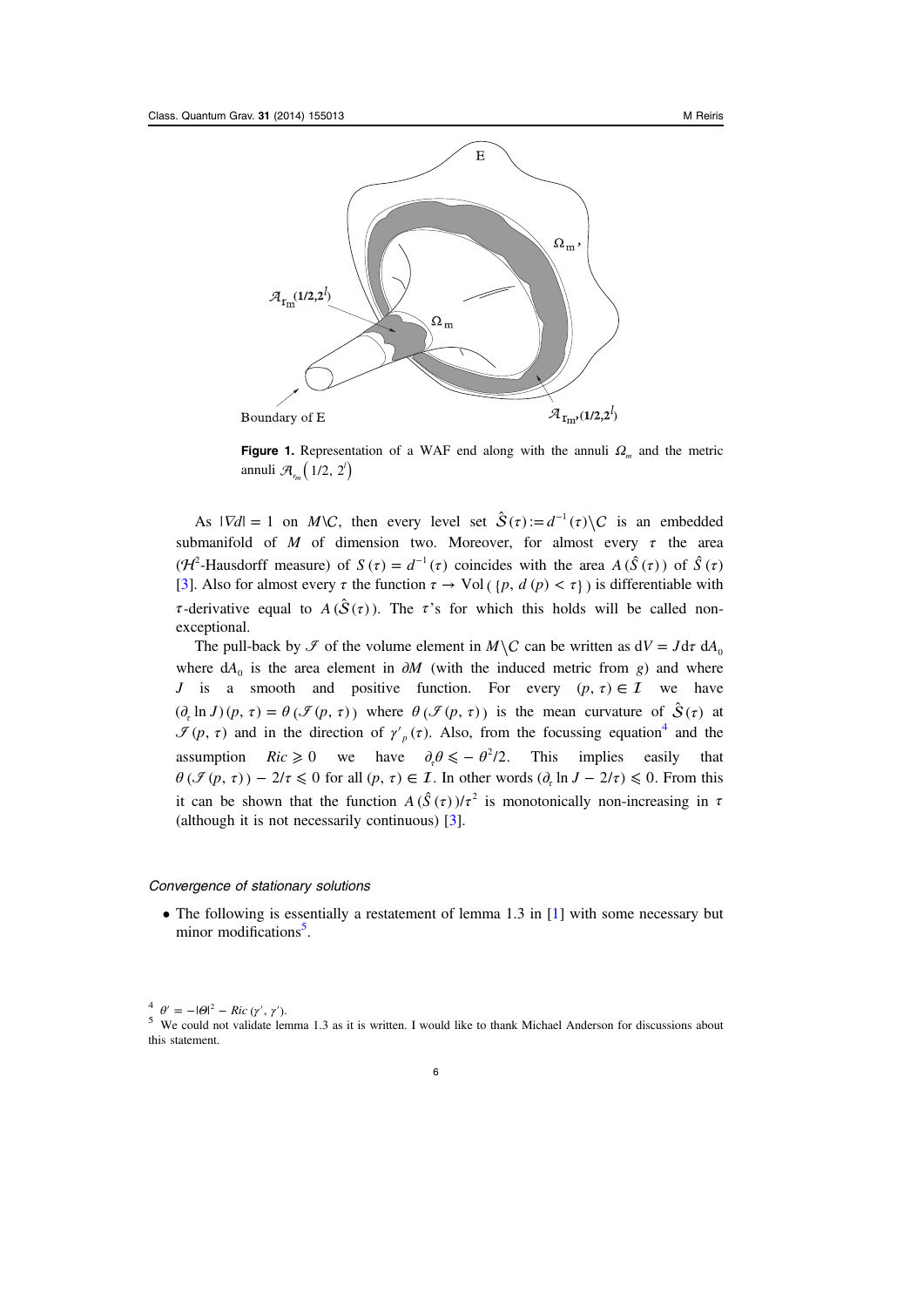<span id="page-7-0"></span>**Theorem 1.3.** Let  $(M_m; g_m, \omega_m, u_m)$  be a sequence of stationary solutions. Let  $N_m \subset M_m$  be a sequence of connected open regions with compact closure and such that,

 $\text{Vol}_{g_m}(N_m) \geq V_0, \quad \text{diam}_{(N_m,g_m)}(N_m) \leq D_0, \quad \text{and} \quad \text{dist}_{g_m}(N_m, \partial M_m) \geq I_0,$ 

for some  $V_0 > 0$ ,  $D_0 < \infty$ ,  $\Gamma_0 > 0$  and for all m. Then, for every  $\delta < \Gamma_0$  there is a sequence of compact manifolds with smooth boundary  $\Omega_m$  with  $N_m \subset \Omega_m \subset \mathcal{T}_{g_m}(N_m, \delta)$  such that (after scaling  $\omega_m$  and  $u_m$  if necessary)  $(\Omega_m; g_m, \omega_m, u_m)$  has a subsequence converging in  $C^\infty$ to a stationary solution  $(Q_{\infty}; g_{\infty}, \omega_{\infty}, u_{\infty})$ , where  $\Omega_{\infty}$  is a compact manifold with smooth boundary.

Above  $\mathcal{T}_{g}(N_m, \gamma) = \{p \in M_m: \text{ dist}_{g}(p, N_m) < \gamma\}$  is the metric-tubular neighborhood of *N<sub>m</sub>* and radius γ. Note that it is the proper diameter of *N<sub>m</sub>*, the one that is uniformly bounded by  $D_0^6$ . The reader may find it curious that no condition on the curvature is necessary. The reason for this is that the curvature is automatically uniformly bounded on  $\Omega_m$  by virtue of Anderson's estimate, precisely  $|Ric(p)| \leq \mathcal{R}/(\Gamma_0 - \delta)^2$  for any  $p \in \Omega_m$ .

# 2. Proof of theorem 1.1

The proof of theorem 1.1 is structured as follows. In proposition 2.1 we discuss a basic and general property of the Laplacian of the distance function (to the boundary) in manifolds with non-negative Ricci curvature. This is then used in proposition [2.2](#page-8-0) to study the limit (when it exists) of scalings of the distance function. The proposition is crucial to prove the central lemma [2.3](#page-10-0) which, in rough terms, shows the existence of 'almost' Euclidean annuli far away from the boundary of strongly stationary ends having cubic volume growth. We use this lemma in proposition [2.4](#page-13-0) to study the global geometry of ends and this paves the way to prove finally in theorem [2.7](#page-16-0) that strongly stationary ends with cubic volume growth are WAF.

**Proposition 2.1.** Let  $(M, g)$  be a complete smooth Riemannian manifold with  $Ric \geq 0$ . Suppose that M is non-compact and has a non-empty and compact boundary. Let d be the distance function to  $\partial M$ , that is  $d(p) = \text{dist}(p, \partial M)$ . Then,

(i) For every smooth and non-negative function  $\phi$  with support in Int(M) we have

$$
\int_M \left[ \frac{2}{d} - (\Delta d) \right] \phi \, \mathrm{d}V \geqslant 0.
$$

In other words the Radon measure  $2/d - \Delta d$  is non-negative in Int (M). (ii) For every  $0 < a < b$  and divergent sequence  $r_m \to \infty$  we have

$$
\lim_{r_m\to\infty}\int_{\mathcal{A}_{r_m}(a,b)}\left[\frac{2}{d_{r_m}}-\left(\Delta_{r_m}d_{r_m}\right)\right]dV_{r_m}=0.
$$

<sup>&</sup>lt;sup>6</sup> In other words  $\text{diam}_{N_m, g_m}(N_m) \leq D_0$  means that for every  $\varepsilon > 0$  and p and q in  $N_m$  there is a  $C^1$  curve in  $N_m$  with *g<sub>m</sub>*-length less than  $D_0 + \varepsilon$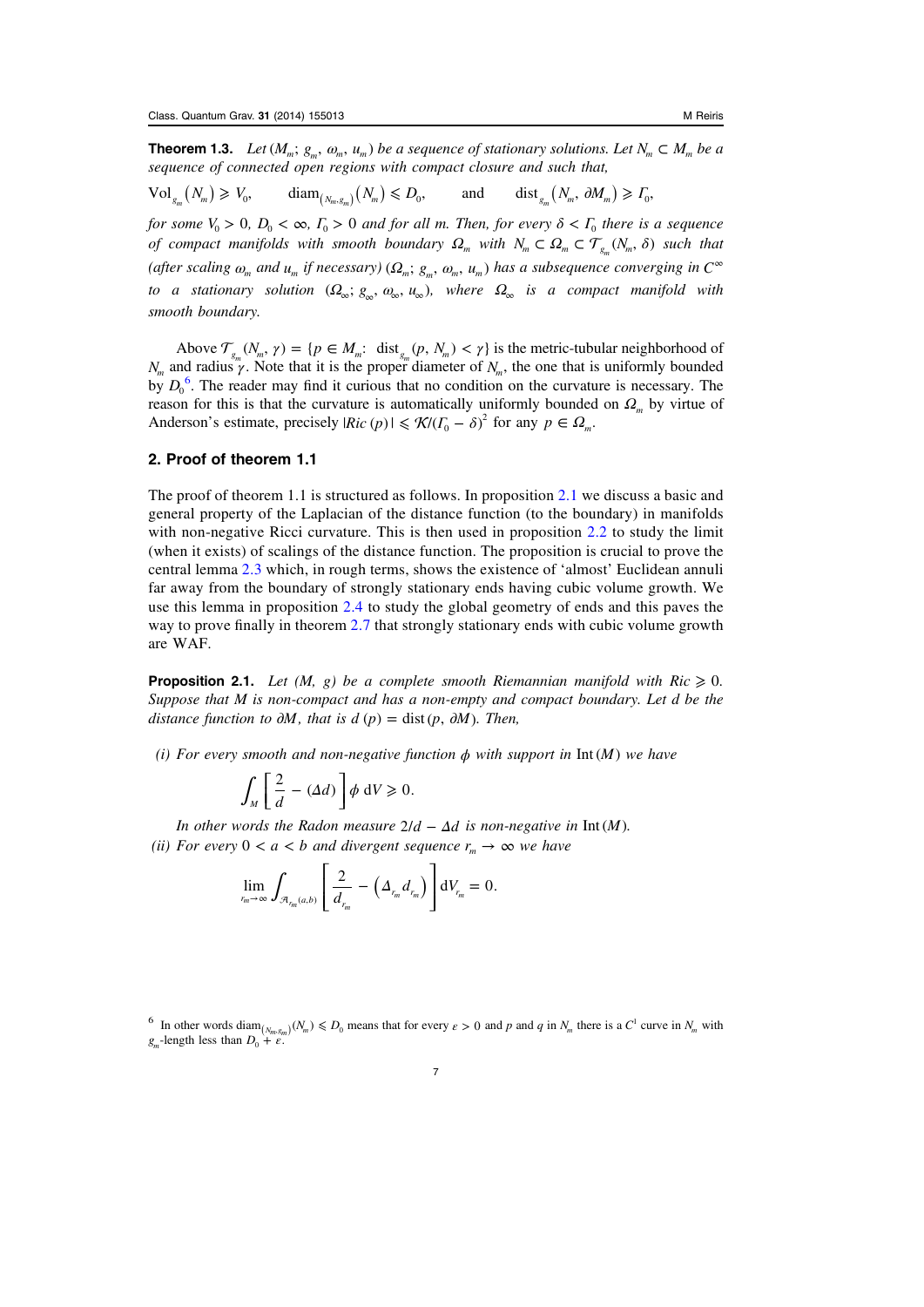#### <span id="page-8-0"></span>Proof.

(i) We compute

$$
\int_{M} (\Delta d) \phi \ dV = -\int_{M} \left\langle \nabla d, \nabla \phi \right\rangle dV = \int_{I} (\partial_{\tau} \phi) J \ d\tau \ dA_{0}
$$

$$
= \left[ \lim_{\nu \downarrow 0} \int_{\partial M} (\phi J) \Big|_{(p, \tau_{p} - \nu)} dA_{0}(p) \right] - \int_{I} \phi (\partial_{\tau} J) d\tau \ dA_{0},
$$

where to pass from the second to the third integral (where we are avoiding the cut-locus) we used that the integrand  $\langle \nabla d, \nabla \phi \rangle$  is in  $H^{1,2}$  and that the cut-locus has measure zero. Then,

$$
\int_M \left[ \frac{2}{d} - (\Delta d) \right] \phi \ dV = \left[ \lim_{\nu \downarrow 0} \int_{\partial M} (\phi J) \Big|_{(\rho, \tau_p - \nu)} dA_0(p) \right] + \int_I \phi \left( \frac{2}{\tau} - \frac{\partial_r J}{J} \right) J \ d\tau \ dA_0 \ge 0,
$$

because  $\phi \geq 0$ ,  $J > 0$  and  $(2/\tau - \partial_{\tau} \ln J) \geq 0$ .

(ii) Let  $\tau_m^+$  and  $\tau_m^-$  be two divergent sequences of non-exceptional  $\tau$ 's, such that  $\tau_{r_m}^+ := \tau_m^+ / r_m \downarrow b$  and  $\tau_{r_m}^- := \tau^+ / r_m \uparrow a$ . Make  $\tau_{r_m} := \tau / r_m$ . Then, we compute

$$
\int_{\mathcal{A}_{r_m}(\tau_m^-, \tau_m^+)} \left[ \frac{2}{d_{r_m}} - \left( \Delta_{r_m} d_{r_m} \right) \right] dV_{r_m}
$$
\n
$$
= 2 \int_{\tau_m^-}^{\tau_m^+} \left[ \frac{A_{r_m} \left( \hat{S}(\tau_m) \right)}{\tau_{r_m^2}^2} \right] \tau_{r_m} d\tau_{r_m} - \left[ A_{r_m} \left( \hat{S}(\tau_m^+) \right) - A_{r_m} \left( \hat{S}(\tau_m^-) \right) \right], \quad (3)
$$

where (following the notational convention)  $A_{r_m}(-) = A(-)/r_m^2$ . Now, for every  $\tau$  we have  $A_{r_m}(\hat{S}(\tau))/\tau_{r_m}^2 = A(\hat{S}(\tau))/\tau^2$  and, recall, the function  $A(\hat{S}(\tau))/\tau^2$  is monotonically nonincreasing in  $\tau$ . Therefore the function  $A(\hat{S}(\tau_{r_m}))/\tau_{r_m}^2$  as a function of  $\tau_{r_m}$  in the interval  $[\tau_{r_m}^-, \tau_{r_m}^-]$ tends to a constant, say  $\mu \geq 0$ , over [a, b]. In particular  $A_{r_{n}}(\hat{S}(\tau_{m}^{+})) - A_{r_{n}}(\hat{S}(\tau_{m}^{-}))$  tends to  $\mu$  ( $b^2 - a^2$ ) and

$$
2\int_{\tau_{r_m}^-}^{\tau_{r_m}^+} \left[ \frac{A_{r_m}\left(\hat{S}(\tau_m)\right)}{\tau_{r_m}^2} \right] \tau_{r_m} d\tau_{r_m} \to \mu\left(b^2 - a^2\right).
$$

As a result the right-hand side of (3) tends to zero as wished.  $\Box$ 

**Proposition 2.2.** Let E be a strongly stationary end and let  $r_m \to \infty$  be a divergent  $sequence.$  *Suppose that*  $(\Omega_m, g_{r_m})$  *converges in*  $C^{\infty}$  *to*  $(\Omega_{\infty}, g_{\infty})$  *where the*  $\Omega_m$ <sup>*s*</sup> *s and*  $\Omega_{\infty}$  *are* compact connected manifolds with smooth boundary and where  $\Omega_m \subset \mathcal{A}_{r_m}(a, b)$  for each m. Then, there is a subsequence such that  $d_{r_m}$  converges in  $C^0$  to a smooth function  $d_{\infty}$  satisfying

$$
|\nabla d_{\infty}|_{\infty} = 1 \quad \text{and} \quad \Delta_{\infty} d_{\infty} = \frac{2}{d_{\infty}}.
$$

**Proof.** Denote by  $\varphi_m: \Omega_\infty \to \Omega_m$  the diffeomorphisms realizing the  $C^\infty$  convergence  $(\Omega_m, g_{r_m}) \to (\Omega_\infty, g_{\infty})$ . Also a few times below we make reference to the metrics induced by  $g_{r_m}$  on  $\Omega_m$  and that, as we said in the introduction, will be denoted by  $dist_{(\Omega_m, g_{r_m})}$ . Note again that this is not the same as the distance induced by  $g_{r_m}$  on E and restricted to  $\Omega_m$  and that we denote by dist<sub>rm</sub>.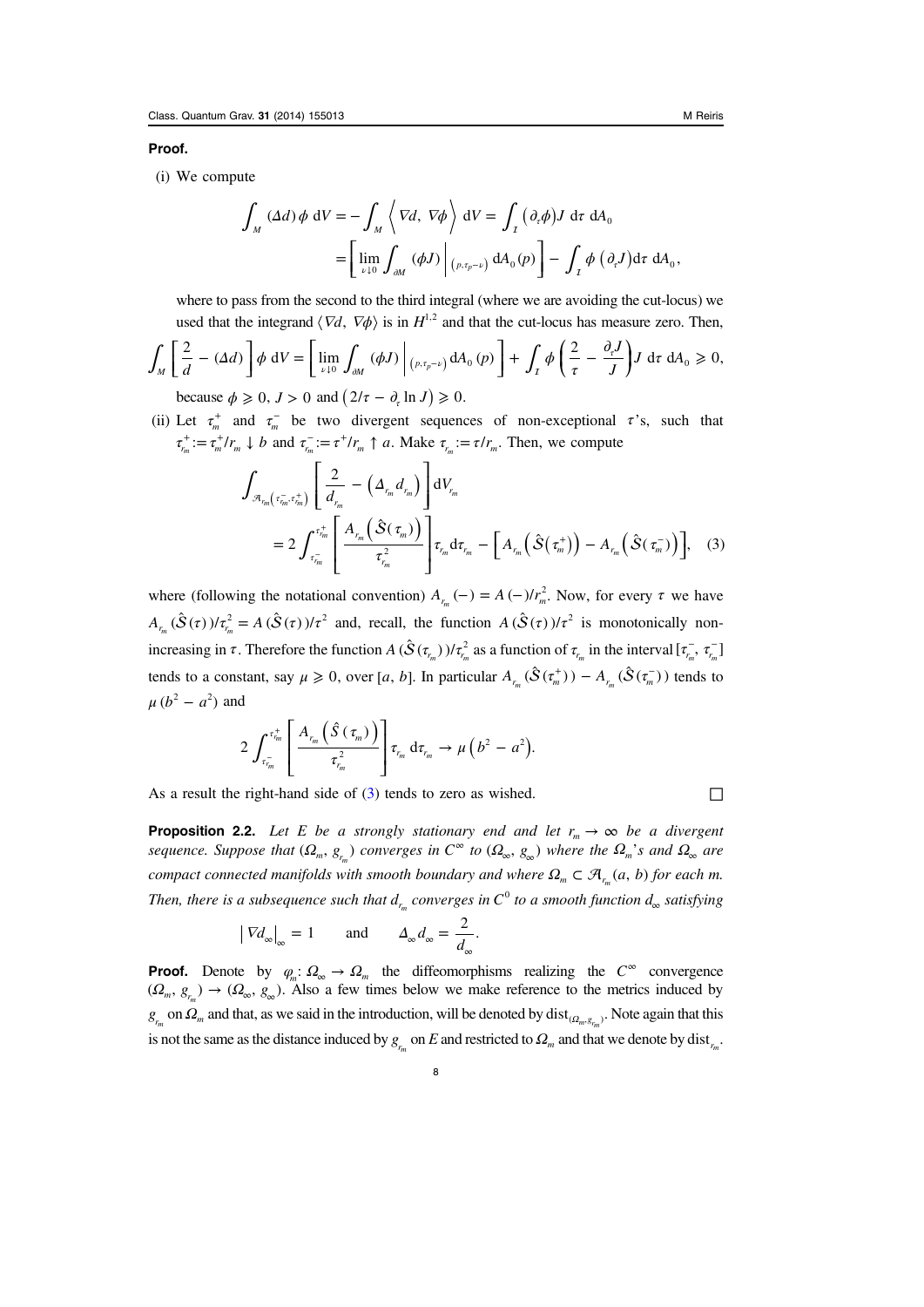As  $(\Omega_m, g_{r_m}) \stackrel{C^{\infty}}{\rightarrow} (\Omega_{\infty}, g_{\infty})$  $\mu_m$   $\rightarrow$   $(\Omega_\infty, g_\infty)$ , then the pull back of the metric functions  $dist_{(\Omega_m, g_m)}$ , namely  $\varphi_m^*$  dist $_{(\Omega_m, g_{r_m})} =$  dist $_{(\Omega_m, g_{r_m})} (\varphi_m, \varphi_m)$ :  $\Omega_\infty \times \Omega_\infty \to [0, \infty)$ , converge in  $C^0$  to the metric function  $d_{(\Omega_{\text{max}})}$ :  $\Omega_{\infty} \times \Omega_{\infty} \to [0, \infty)$  induced by  $g_{\infty}$  on  $\Omega_{\infty}$ . Therefore there is  $m_0$  such that for any  $m \geq m_0$  and p, q in  $\Omega_{\infty}$  we have  $dist_{(\Omega_m, g_{r_m})}(\varphi_m(p), \varphi_m(q)) \leq 2dist_{(\Omega_{\infty}, g_{\infty})}(p, q)$ . Now, for  $m \geq m_0$  we have

$$
\left| d_{r_m}\left(\varphi_m(p)\right) - d_{r_m}\left(\varphi_m(q)\right) \right| \le \text{dist}_{r_m}\left(\varphi_m(p), \varphi_m(q)\right)
$$
  

$$
\le \text{dist}_{\left(\Omega_m, g_{r_m}\right)}\left(\varphi_m(p), \varphi_m(q)\right) \le 2\text{dist}_{\left(\Omega_\infty, g_{\infty}\right)}(p, q), \tag{4}
$$

where the first inequality is just the triangle inequality. Moreover, for all  $m$  we have  $|d_{r_m} ∘ \varphi_m|$  ≤ *b* because of  $\Omega_m$  ⊂  $\mathcal{A}_{r_m}(a, b)$ . This shows that the sequence of functions  $\{d_{r_m} \circ \varphi_m\}_{m \ge m_0}$ , as functions in the compact metric space  $(\Omega_\infty, \text{dist}_{(\Omega_\infty, g_\infty)})$  are uniformly bounded and 2-Lipschitz (and therefore equicontinuous). By Ascoli–Arzelà there is a subsequence converging in  $C^0$  to a Lipschitz function that we will denote by  $d_{\infty}$ . The limit function  $d_{\infty}$  is indeed 1-Lipschitz, that is  $|d_{\infty}(p) - d_{\infty}(q)| \leq \text{dist}_{(Q_{\infty},g_{\infty})}(p, q)$ , as can be seen by taking the limit in the first and third terms of (4). During the rest of the proof we will work with such subsequence (indexed by *m* again) and the limit function  $d_{\infty}$ .

We claim that for any smooth function  $\phi$  of compact support in Int ( $\Omega_{\infty}$ ) we have

$$
\int_{\Omega_{\infty}} \left[ \left( \Delta_{\infty} \phi \right) d_{\infty} - \left( \frac{2}{d_{\infty}} \right) \phi \right] dV_{\infty} = 0. \tag{5}
$$

By proving the claim one would be showing that  $f = d_{\infty}$  is a weak solution of  $\Delta_{\infty} f = 2/d_{\infty} [4]$  $\Delta_{\infty} f = 2/d_{\infty} [4]$ , where we think here the right-hand side as a given Lipschitz function. From the regularity of weak solutions [\[4](#page-17-0)] f would then be in  $H^{2,2}$ . But if a positive function f is in  $H^{2,2}$  and satisfies  $\Delta_{\infty} f = 2/f$  then *f* is smooth by a standard bootstrap of regularity. The smoothness of  $d_{\infty}$  would thus follow from proving the claim.

To see (5) for every  $\phi$  we proceed as follows. First observe that it is enough to prove (5) for any  $\phi \ge 0$  of compact support in Int( $\Omega_{\infty}$ ) because any  $\phi$  of compact support can be written as  $\phi = \phi_1^+ - \phi_2^+$  with  $\phi_1^+ \ge 0$  and  $\phi_2^+ \ge 0$  and of compact support<sup>7</sup>. Assume then that  $\phi \geq 0$ . In  $\Omega_m$  define the function  $\phi_m := \phi \circ \phi_m^{-1}$  and let  $\bar{\phi} = \max {\{\phi\}} = \max {\{\phi_m\}}$ . Then,

$$
\int_{\Omega_{\infty}} \left[ \left( \frac{2}{d_{\infty}} \right) \phi - (\Delta_{\infty} \phi) d_{\infty} \right] dV_{\infty} = \lim_{m} \int_{\Omega_{m}} \left[ \left( \frac{2}{d_{r_{m}}} \right) \phi_{m} - (\Delta_{r_{m}} \phi_{m}) d_{r_{m}} \right] dV_{r_{m}}
$$
\n
$$
= \lim_{m} \int_{\Omega_{m}} \left[ \frac{2}{d_{r_{m}}} - (\Delta_{r_{m}} d_{r_{m}}) \right] \phi_{m} dV_{r_{m}} \leq \overline{\phi} \lim_{m} \int_{\Omega_{m}} \left[ \frac{2}{d_{r_{m}}} - (\Delta_{r_{m}} d_{r_{m}}) \right] dV_{r_{m}}
$$
\n
$$
\leq \overline{\phi} \lim_{m} \int_{\mathcal{A}_{r_{m}}(a,b)} \left[ \frac{2}{d_{r_{m}}} - (\Delta_{r_{m}} d_{r_{m}}) \right] dV_{r_{m}} = 0,
$$

<sup>&</sup>lt;sup>7</sup> To see this choose any non-negative function  $\tilde{\phi}$  of compact support that takes the value sup  $\{|\phi|\}$  all over the support of  $\phi$ . Then if we let  $\phi_1^+ = \tilde{\phi}$  and  $\phi_2^+ = \tilde{\phi} - \phi$ , then  $\phi_1^+$  and  $\phi_2^+$  are non-negative, have compact support and their subtraction is *ϕ*.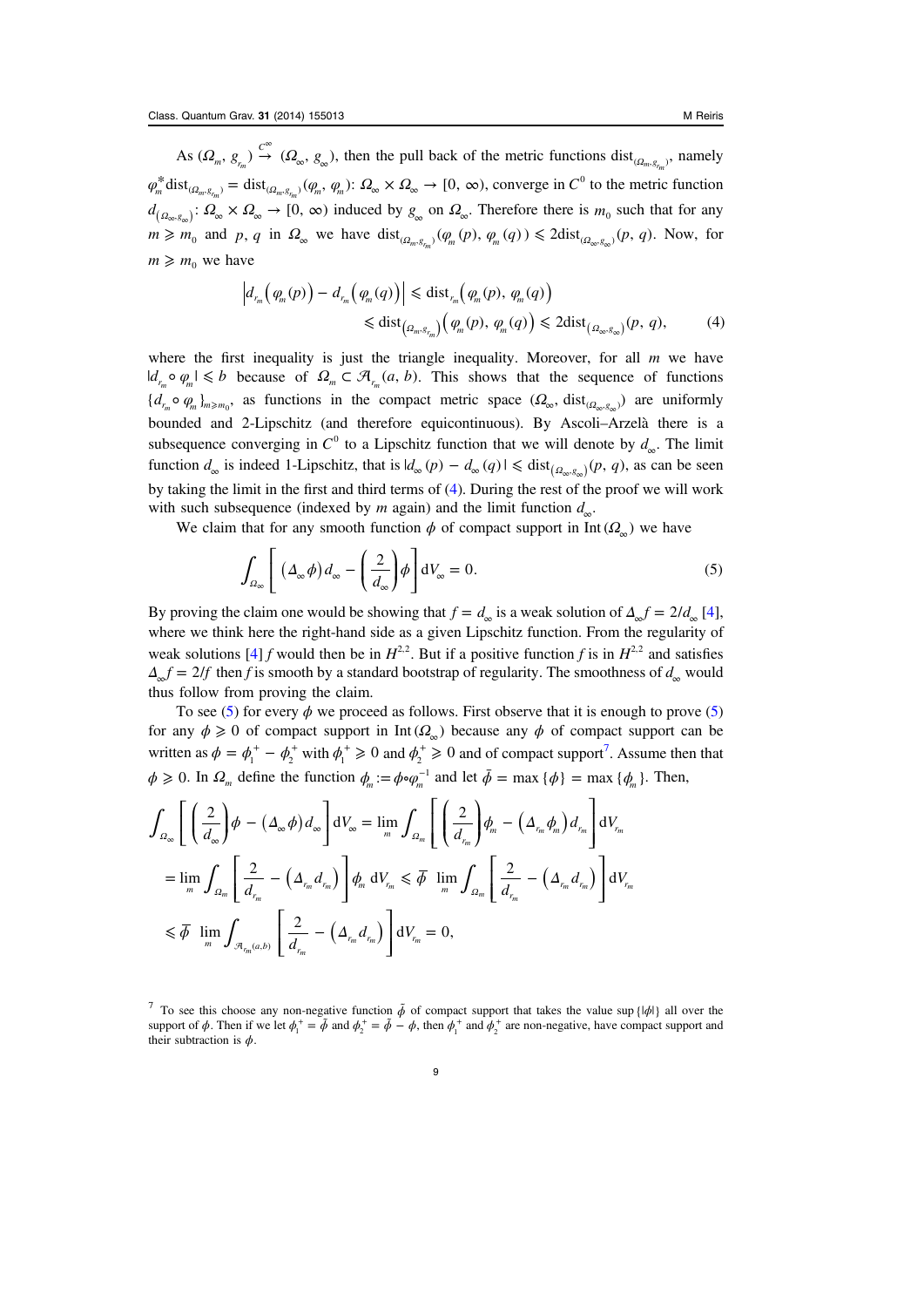<span id="page-10-0"></span>where to pass from the third to the fourth term and also from the fourth to the fifth we used (i) in proposition [2.1](#page-7-0) and where to obtain the last equality we used (ii) in the same proposition. To conclude that the first integral is indeed zero (and not negative), observe that it is equal to the third term which is non-negative by (i) in proposition [2.1.](#page-7-0)

It remains to prove that  $|\nabla d_{\infty}|_{\infty} = 1$ . Indeed, as  $d_{\infty}$  is 1-Lipschitz we have at least  $|\nabla d_{\infty}|_{\infty} \leq 1$ . To show that the norm is indeed one it is enough to prove that: for any  $p \in \text{Int}(\Omega_{\infty})$  there is  $\varepsilon_{p}$  such that for any  $\varepsilon < \varepsilon_{p}$  there is  $q^{\varepsilon}$  such that

$$
d_{\infty}(p) - d_{\infty}(q^{\varepsilon}) = \text{dist}_{(a_{\infty},g_{\infty})}(p, q^{\varepsilon}) = \varepsilon.
$$

Let us see this now. Let  $p_m = \varphi_m(p)$  and for every *m* let  $\gamma_{p_m}(\tau)$  be a geodesic joining  $p_m$  to ∂*E* such that  $\tau = d_{r_m}(\gamma_{p_m}(\tau))$  for all  $0 \le \tau \le d_{r_m}(p_m)$ . Such geodesic must minimize the distance between any two of its points. Therefore, if for any  $\varepsilon < d_{r_m}(p_m)$  we let  $q_m^{\varepsilon} := \gamma_{p_m}(d_{r_m}(p_m) - \varepsilon)$  then we have  $d_{r_m}(p_m) - d_{r_m}(q_m^{\epsilon}) = \text{dist}_{rm}(p_m, q_m^{\epsilon}) = \epsilon$ . Now, if  $\epsilon \leq \epsilon_p = \text{dist}_{(Q_m, \epsilon_p)}(p, \partial Q_\infty)/2$  then there is  $m_{\epsilon_p}$ such that for any  $m \ge m_{\varepsilon}$  we have  $q_m^{\varepsilon} \in \Omega_m$  and  $\text{dist}_{r_m}(p_m, q_m^{\varepsilon}) = d_{(Q_m, g_{r_m})}(p_m, q_m^{\varepsilon})$ . Therefore, one can take a subsequence of  $\{\varphi_m^{-1}(q_m^{\varepsilon})\}_{m \geq m_{\varepsilon}}$  (indexed again by *m*) and converging to a  $q^{\varepsilon}$  satisfying

$$
d_{\infty}(p) - d_{\infty}(q^{\epsilon}) = \lim_{m \to \infty} \left( d_{r_m}(p_m) - d_{r_m}(q_m^{\epsilon}) \right) = \lim_{m \to \infty} \text{dist}_{r_m}(p_m, q_m^{\epsilon})
$$
  
= 
$$
\lim_{m \to \infty} \text{dist}_{(a_m, g_m)}(p_m, q_m^{\epsilon}) = \text{dist}_{(a_m, g_m)}(p, q^{\epsilon}) = \epsilon,
$$

as wished.  $□$ 

**Lemma 2.3.** Let  $E$  be a strong stationary end having cubic volume growth. Then, for every  $V > 0$ ,  $\varepsilon > 0$ , integer  $i \ge 2$  and  $b > a > 0$  there is  $r_0 = r_0$   $(V, \varepsilon, a, b, i) > 0$  such that for every  $r \ge r_0$  and every open and connected region U with

$$
\mathcal{U} \subset \mathcal{A}_r(a, b), \quad \text{and} \quad \text{Vol}_r(\mathcal{U}) \geqslant V, \tag{6}
$$

there exists a closed annulus *W* with  $A_r(a/2, 2b)$  ⊃ *W*  $\supset U$  and a diffeomorphism  $\varphi$ :  $\mathcal{A}_{\mathbb{R}^3}$ [2a/3, 3b/2]  $\rightarrow$  *W satisfying simultaneously* 

- $(P1)$   $\varphi$   $(\partial B_{\mathbb{R}^3}(o, 2a/3)) \subset \mathcal{A}_r(a/2, a)$  and  $\varphi$   $(\partial B_{\mathbb{R}^3}(o, 3b/2)) \subset \mathcal{A}_r(b, 2b)$ ,
- (P2)  $\varphi^*(g_r)$  is  $\varepsilon$ -close in the  $C^i$ -norm to the Euclidean metric in  $\mathcal{A}_{\mathbb{R}^3}[2a/3, 3b/2]$ ,
- (P3)  $d_r \circ \varphi$  is  $\varepsilon$ -close in the  $C^0$ -norm to the distance function to the origin in  $\mathbb{R}^3$  restricted to  $\mathcal{A}_{\mathbf{p}^3}$  [2a/3, 3b/2].

**Proof.** The proof proceeds by contradiction. Assume then that there exists  $V > 0$ ,  $\varepsilon > 0$ ,  $i \ge 2$ ,  $0 < a < b$ , a divergent sequence  $r_m \to \infty$  and a sequence of connected open regions  $\mathcal{U}_m$  satisfying

$$
\mathcal{U}_m \subset \mathcal{A}_{r_m}(a, b), \quad \text{and} \quad \text{Vol}_{r_m}(\mathcal{U}_m) \geq V, \tag{7}
$$

for every m, but such that (also for each m) there does not exist a closed annulus  $W<sub>m</sub>$ , with  $\mathcal{U}_m \subset \mathcal{W}_m \subset \mathcal{A}_{r_m}(a/2, 2b)$ , together with a diffeomorphism  $\varphi_m: \mathcal{A}_{\mathbb{R}^3}[2a/3, 3b/2] \to \mathcal{W}_m$ satisfying simultaneously,

 $(P1') \varphi_{\alpha} (\partial B_{\mathbb{R}^3}(o, 2a/3)) \subset \mathcal{A}_{r}(a/2, a), \varphi_{\alpha} (\partial B_{\mathbb{R}^3}(o, 3b/2)) \subset \mathcal{A}_{r}(b, 2b),$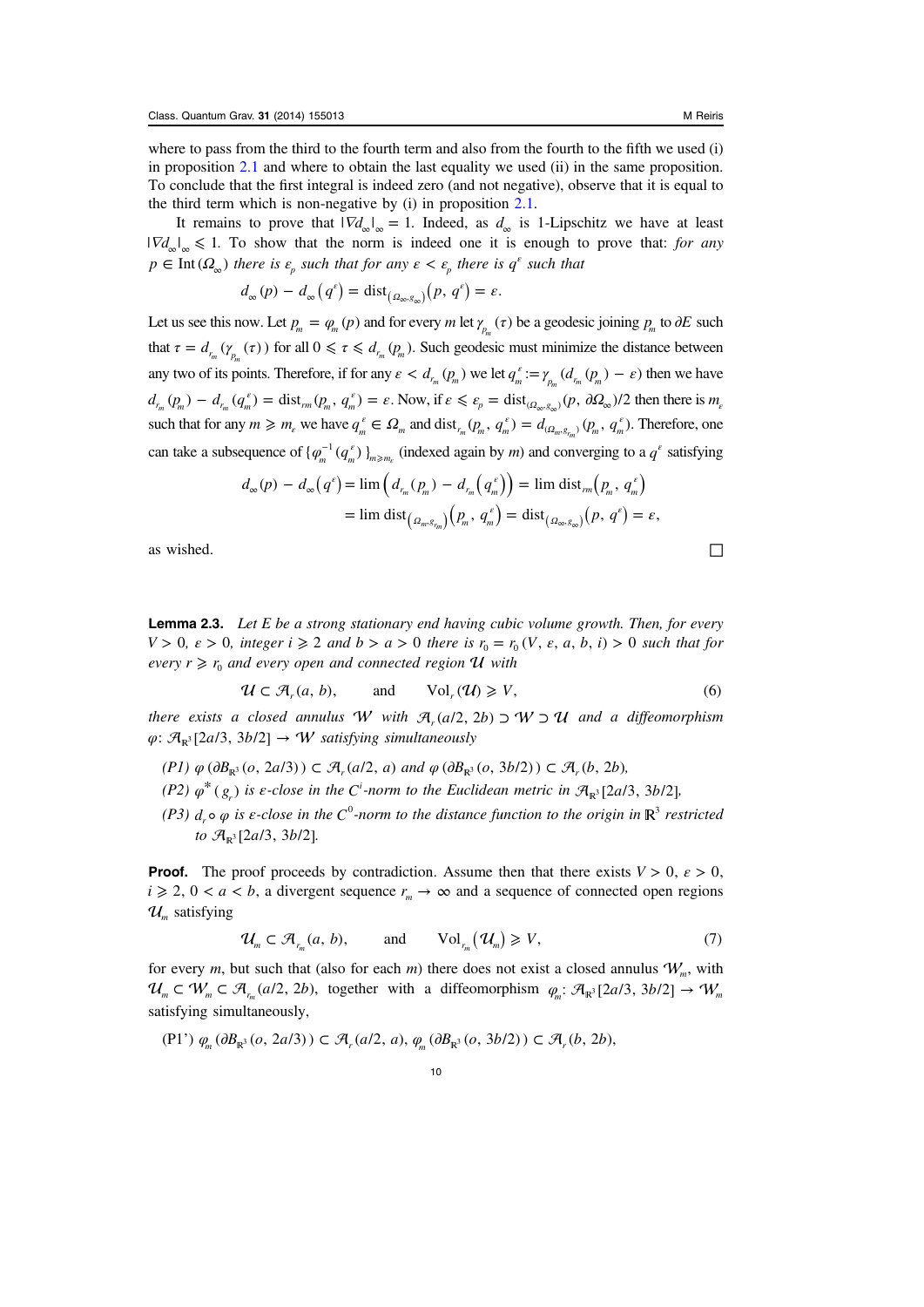(P2')  $\varphi_m^* g_{r_m}$  is  $\varepsilon$ -close in the  $C^2$ -norm to the Euclidean metric,

(P3<sup>'</sup>)  $d_{r_m} \circ \varphi_m$  is  $\varepsilon$ -close in the  $C^0$ -norm to the distance function to the origin in  $\mathbb{R}^3$ .

We will see in what follows that for sufficiently large  $m$  a region  $W_m$  with  $\mathcal{U}_m \subset \mathcal{W}_m \subset \mathcal{A}_{r_m}(a/2, 2b)$  and a diffeomorphism  $\varphi_m$  can indeed be found satisfying (P1')–(P3'). In this way a contradiction will be reached.

First, by Liu's ball covering property (cf *remark* 2 [[5\]](#page-17-0) with  $S$  (there) =  $\mathcal{A}_{r_m}[a/4, 4b]$ (here) and  $\mu$  (there) =  $a/16$  (here)<sup>8</sup>, there is an integer  $\mathfrak{N} > 0$  such that for each *m* there are geodesic balls  $B_{g_{r_m}}(p_{m,j}, a/16)$ ,  $j = 1, ..., j_m \leq \mathfrak{N}$ , each of which intersects  $\mathcal{A}_{r_m}[a/4, 4b]$  and the union of which covers  $\mathcal{A}_{r_{n}}[a/4, 4b]$ . What is crucial here is that the bound  $\mathfrak{N}$  for the number of balls is independent of m. For each m let  $\mathcal{B}_{m}$  be the connected component of the *union* ∪ $j=1 \nvert B_{g_{r_m}}(p_{m,j}, a/16)$  $\mathcal{L}_{m}$  ( $p_{m,j}$ , *al* 16) containing the connected set  $\mathcal{U}_m$ . We claim that for each *m* we have

- (a)  $Vol_{r_m}(\mathcal{B}_m) \geq V$ , and,
- (b) diam<sub> $(\mathcal{B}_{m}, \mathcal{B}_{r_m})$  ( $\mathcal{B}_{m}$ )  $\le a$   $\mathfrak{N}/8$ , and,</sub>
- (c) dist<sub>r</sub>  $(B_m, \partial \mathcal{A}_r(a/16, 16b)) \ge a/16$ .

Indeed, (a) follows from ([7\)](#page-10-0) and from the inclusion  $\mathcal{U}_m \subset \mathcal{B}_m$ ; (b) follows from the general geometric fact that every connected set which is the union of N geodesic balls of radii D has a proper diameter of at most 2 DN; (c) to show this we note first that  $\mathcal{B}_m \subset \mathcal{A}_r(a/8, 8b)$ . Indeed, if  $p \in \mathcal{B}_m$  then it belongs to a geodesic ball of  $g_{r_m}$ -radius *a*/16 intersecting  $\mathcal{A}_r$  [*a*/4, 4*b*]. Thus there is a point *q* with  $a/4 \le d_{r_m}(q) \le 4b$ such that dist<sub> $r_m(p, q)$  < a/8 (i.e. twice the radius). Then by the triangle inequality we</sub>  $h$ ave  $d_{r_m}(p) \ge d_{r_m}(q) - \text{dist}_{r_m}(p, q) > a/4 - a/8 = a/8$  and  $d_{r_m}(p) ≤ d_{r_m}(q) + \text{dist}_{r_m}(p, q)$  $\langle 4b + a/8 = 8b$  as wished. On the other hand if a point *p'* is in  $\partial \mathcal{A}_{r}(a/16, 16b)$  then we have either (i)  $d_{r_m}(p') = a/16$ , or (ii)  $d_{r_m}(p') = 16b$ . Hence for any  $q' \in \mathcal{A}_{r}(a/8, 8b)$  that is with  $a/8 < d_{r}(q') < 8b$  we have, in case (i), dist<sub>r<sub>n</sub></sub> $(p', q') \ge d_{r_m}(q') - d_{r_m}(p') \ge a/8 - a/16 = a/16$  and, in case (ii), dist<sub>r<sub>n</sub> $(p', q') \ge a/8 - a/16 = a/16$ </sub>  $d_{r_m}(p') - d_{r_m}(q') \geq 16b - 8b = 8b > a/16$ . Thus, dist<sub> $r_m$ </sub> $(\mathcal{A}_{r_m}(a/8, 8b), \partial \mathcal{A}_{r_m}(a/16, 16b))$  $\geq a/16$ . As  $\mathcal{B}_m \subset \mathcal{A}_{r_m}(a/8, 8b)$  we obtain (c).

We can then use theorem [1.3](#page-7-0) with  $(M_m; g_m, \omega_m, u_m) = (\mathcal{A}_{r_m}(a/16, 16b); g_{r_m}, \omega, u)$ ,  $N_m = B_m$  and  $\delta = a/32$  to conclude that there is a sequence of compact manifolds  $\Omega_m$  with boundary with  $\mathcal{B}_m \subset \Omega_m \subset \mathcal{T}_{s_m}(\mathcal{B}_m, a/32)$ , such that, after scalings  $\omega_m := \lambda_m^2 \omega$  and  $u_m := \lambda_m u$ if necessary, there is a subsequence of  $(Q_m; g_m, \omega_m, u_m)$  converging in  $C^{\infty}$  to a stationary solution ( $\Omega_{\infty}$ ;  $g_{\infty}$ ,  $\omega_{\infty}$ ,  $u_{\infty}$ ). By proposition [2.2](#page-8-0) one can take a further subsequence for which

<sup>&</sup>lt;sup>8</sup> There is a caveat in this point. To define (here) the analogous to the point  $p_0$  (there) from which distances are measured proceed as follows. 'Fill in' smoothly E by gluing a three-ball  $B_{\mathbb{R}^3}(o, 1)$  and provide the ball with a Riemannian metric g in such a way that every point  $x \in \partial B_{\mathbb{R}^3}(o, 1)$  is at a g-distance one from the origin o (this can always be done). Then for any  $p \in E$  we have  $d(p) = \text{dist}_{(E \cup \mathcal{B}_{R^3}(a,1)), g)}(p, o) - 1$ . In this setup, when using *remark* 2, make it with *M* (there) =  $E \cup B_{\mathbb{R}^3}(o, 1)$  (here) and  $p_0$  (there) =  $o$  (here).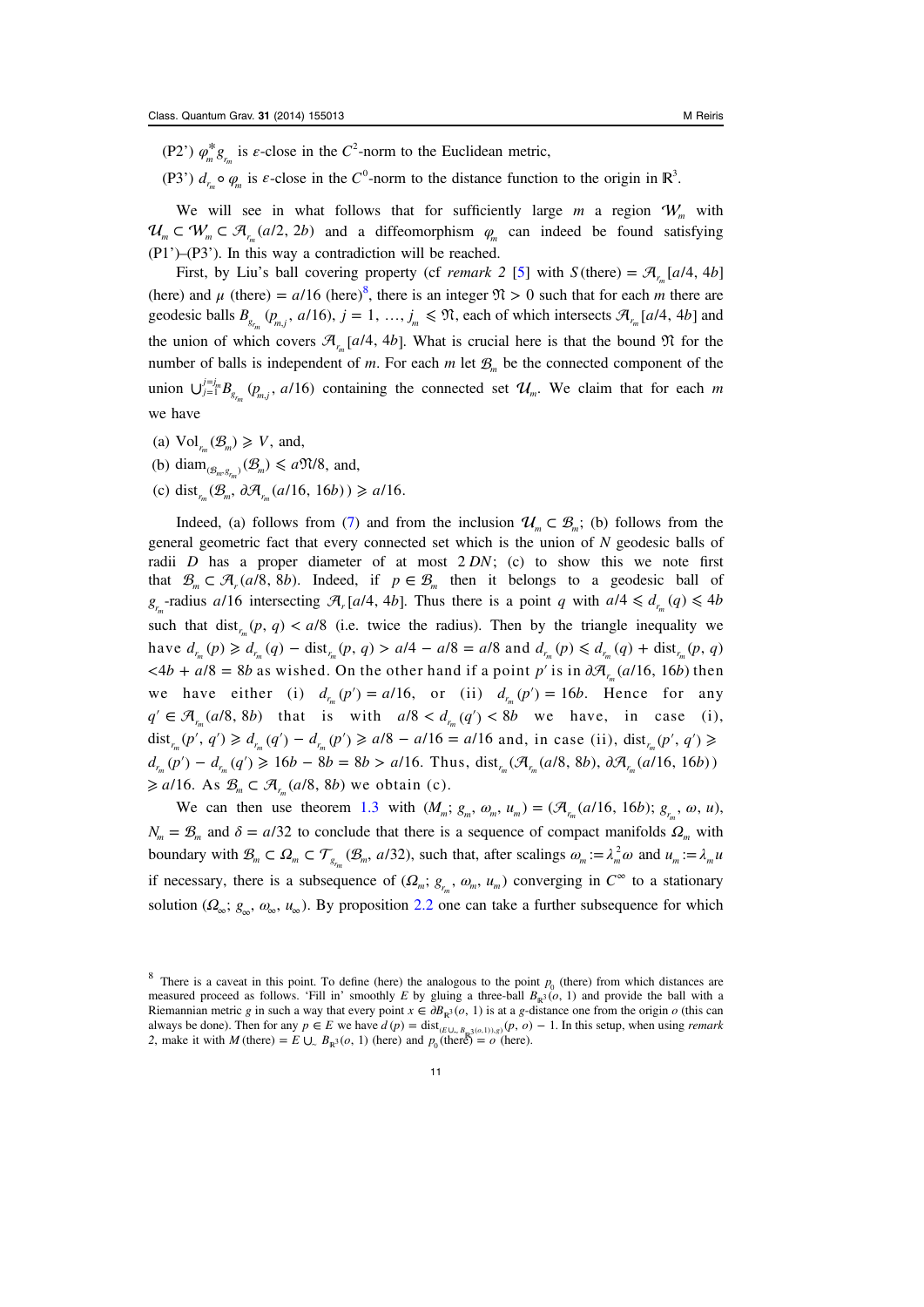the distance functions  $d_{r_m}$  converge in  $C^0$  to a smooth function  $d_{\infty}$  with  $|\nabla d_{\infty}|_{\infty} = 1$  and  $\Delta_{\infty} d_{\infty} = 2/d_{\infty}$ . We will use this function  $d_{\infty}$  below.

We claim that for any  $p \in \partial \Omega_m$  we have either  $d_{r_m}(p) \leq (13/32) a$  or  $d_{r_m}(p) \geq 3b$ . Let us see this claim now. Let  $p \in \partial \Omega_m$ . Then the distance from p to  $\mathcal{B}_m$  is less than  $a/32$  and, because  $\mathcal{A}_r$  [a/4, 4b] is a compact inside the open set  $\mathcal{B}_m$ , there must be a point q in  $\mathcal{B}_m \setminus \mathcal{A}_{r_m}[a/4, 4b]$  such that dist<sub> $r_m(p, q) < a/32$ . The point q then belongs to a ball of</sub>  $g_{r_m}$ -radius *a*/16 intersecting  $\mathcal{A}_{r_m}[a/4, 4b]$  and therefore there must be a point *q'* in the same ball having either (i)  $d_{r_m}(q') = a/4$  or (ii)  $d_{r_m}(q') = 4b$ . In case (i) we compute  $d_{r_m}(p) \leq \text{dist}_{r_m}(p, q) + \text{dist}_{r_m}(q, q') + d_{r_m}(q') \leq a/32 + a/8 + a/4 = (13/32)a$ , and in case (ii) we compute  $d_{r_m}(p) \ge d_{r_m}(q') - \text{dist}_{r_m}(q', q) - \text{dist}_{r_m}(q, p) \ge 4b - a/8 - a/32 > 3b$ .

As a consequence for every  $p \in \partial \Omega_{\infty}$  we have either  $d_{\infty}(p) \leq 13a/32$  or  $d_{\infty}(p) \geq 3b$ . Therefore as  $[3a/7, 7b/3] \subset (13a/32, 3b)$  then for every  $\tau$  with  $3a/7 \le \tau \le 7b/3$  the set  $d_{\infty}^{-1}(\tau)$  is compact in Int  $(\Omega_{\infty})$ . Also, as  $|\nabla d_{\infty}|_{\infty} = 1$ , every  $\tau \in [3a/7, 7b/3]$  is a regular value of  $d_{\infty}$  and therefore  $d_{\infty}^{-1}(\tau)$  is a finite union of compact and boundary-less manifolds.

Take a sequence  $p_m \in \mathcal{U}_m \subset \mathcal{B}_m$  and suppose (restricting to a subsequence if necessary) that  $p_m$  converges to a point  $p_\infty$ . Because of [\(7](#page-10-0)) we have  $a \leq d_{r_m}(p_m) \leq b$  for every m and therefore  $a \leq d_{\infty}(p_{\infty}) \leq b$ . Denote by  $\beta(t)$  the integral curve of the vector field  $n := \nabla d_{\infty}$ passing through  $p_{\infty}$  (to simplify notation we make  $n = \nabla d_{\infty}$  from now on). As  $|n|_{\infty} = 1$ , then for every  $t_1 < t_2$  we have  $d_{\infty}(\beta(t_1)) - d_{\infty}(\beta(t_1)) = t_2 - t_1$ . Thus,  $\beta(t)$  must reach the boundary of  $\Omega_{\infty}$  at two different times (otherwise  $d_{\infty}$  could diverge to  $-\infty$  and  $+\infty$ ). For this reason, the range of  $d_{\infty}(\beta(t))$  must contain the interval [3*a/7*, 7*b/3*]. Also, for every  $\tau \in [3a/7, 7b/3]$  there is a unique t such that  $\tau = d_{\infty}(\beta(t))$  and we can consider the component of  $d_{\infty}^{-1}(\tau)$  containing  $\beta(t)$  that we will denote by  $S(\tau)$ . Note, to be used below, that any two  $S(\tau_1)$  and  $S(\tau_2)$  ( $\tau_1$  and  $\tau_2$  in [3*al*], 7*b*/3]) are naturally identified by the unique diffeomorphism  $\phi_{\tau_1, \tau_2}$ :  $S(\tau_1) \to S(\tau_2)$  defined as:  $\phi_{\tau_1, \tau_2}(p_1) = p_2$  iff the integral curve of n passing through  $p_1$  also passes through  $p_2$ . In other words  $S(\tau_2)$  is identified to  $S(\tau_1)$  by 'flowing'  $S(\tau_1)$  through n a parametric time equal to  $\tau_2 - \tau_1$ .

Make  $\mathcal{A} := \bigcup_{\tau \in [3a/7,7b/3]} S(\tau)$ . We claim that every  $S(\tau) \subset \mathcal{A}$  is a sphere and that the induced Riemannian metric, denoted here by  $h^{\tau}$ , is round and of Gaussian curvature  $\kappa^{\tau} = 1/\tau^2$ . Moreover we also claim that the second fundamental form  $\Theta^{\tau}$  of  $S(\tau) \subset \mathcal{A}$  (in the direction of  $\mathfrak{n}$ ) is  $\Theta^{\tau} = \tau h^{\tau}$ . Let us prove the claim now. Everywhere in what follows we assume  $S(\tau) \subset \mathcal{A}$ . First observe that the mean curvature  $\theta^{\tau}(p)$  at a point  $p \in S(\tau)$  is calculated as  $\theta^{\tau}(p) = (div_{\infty} \mathfrak{n})(p) = (\Delta_{\infty} d_{\infty})(p) = 2/d_{\infty}(p) = 2/\tau$ . Then observe that the evolution of the mean curvature  $\theta^{\tau}$  along any integral curve of  $\pi$  is<sup>9</sup>

$$
\partial_{\tau}\theta^{\tau} = -\left|\theta^{\tau}\right|_{h^{\tau}}^{2} - Ric_{\infty}(\mathfrak{n}, \mathfrak{n}) = -\frac{\left(\theta^{\tau}\right)^{2}}{2} - \left|\widehat{\theta}^{\tau}\right|_{h^{\tau}}^{2} - Ric_{\infty}(\mathfrak{n}, \mathfrak{n}), \tag{8}
$$

and because  $\theta^{\tau} = 2/\tau^2$  and  $Ric_{\infty} \ge 0$  we obtain  $Ric_{\infty}(\mathfrak{n}, \mathfrak{n}) = 0$  and  $\hat{\theta}^{\tau} = 0$ . Hence  $\theta^{\tau} = \tau h^{\tau}$ on each  $S(\tau)$  (here  $Ric_{\infty} = Ric_{\tau}$ ). Moreover from the Gauss–Codazzi equation we obtain, at

<sup>&</sup>lt;sup>9</sup> The equation (8) is a general evolution equation holding every time we have  $|\nabla d_{\infty}|_{\infty} = 1$ . But, as a matter of fact, every integral line of  $n = \nabla d_{\infty}$  is a geodesic (this is easily deduced from  $|\nabla d_{\infty}|_{\infty} = 1$ ) and (8) is just the focussing equation.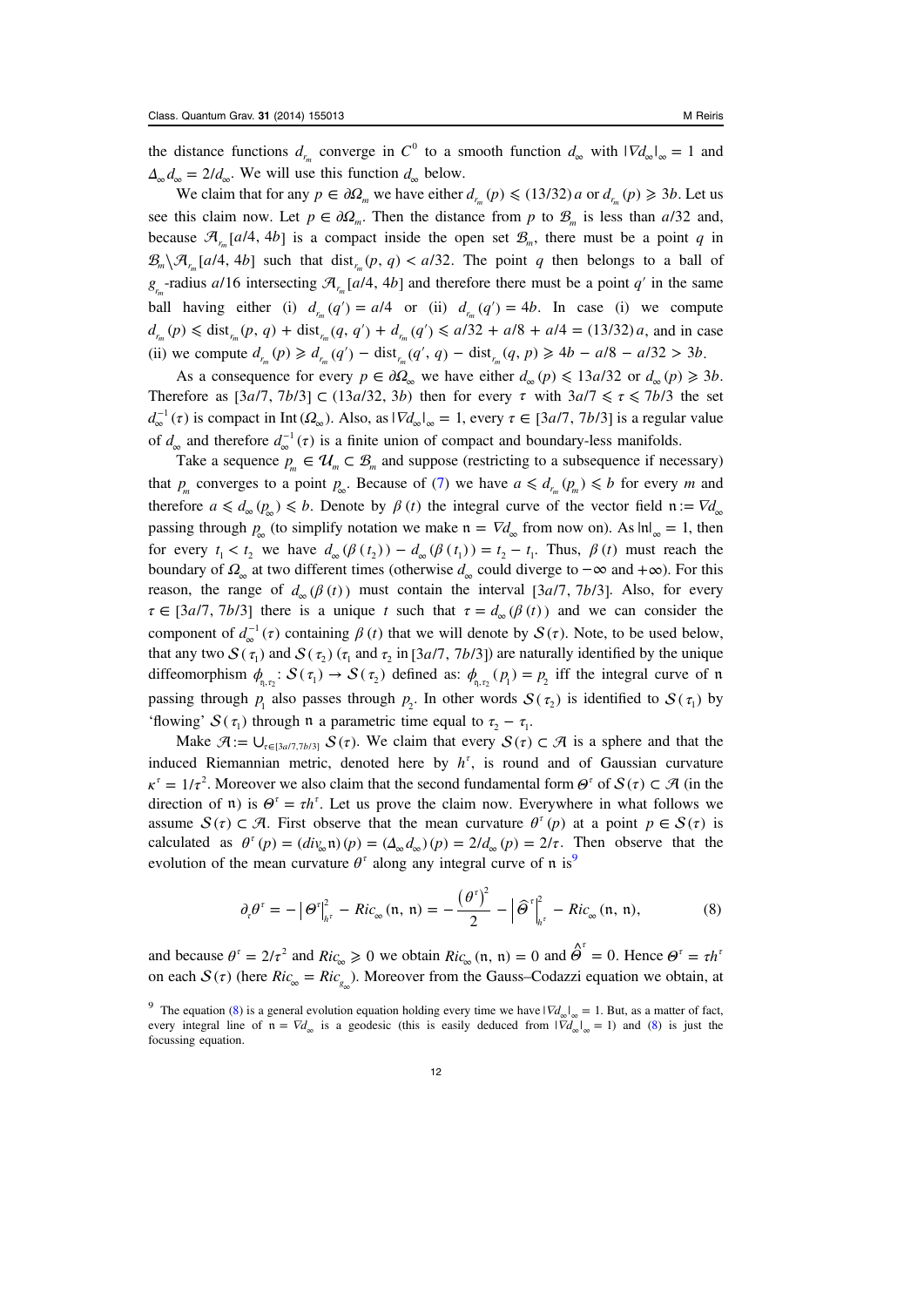<span id="page-13-0"></span>each  $S(\tau)$ ,

$$
2\kappa^{\tau} = -\left|\theta^{\tau}\right|_{h^{\tau}}^2 + \left(\theta^{\tau}\right)^2 + R_{\infty} - 2Ric_{\infty}(\mathfrak{n}, \mathfrak{n}) = \frac{2}{\tau^2} + R_{\infty},
$$

where  $R_{\infty}$  is the  $g_{\infty}$  scalar curvature. Therefore  $\kappa^r > 0$  for all  $\tau \in [3a/7, 7b/3]$ . This implies that every  $S(\tau)$  is a two-sphere. In addition, we would have  $\kappa^{\tau} = 1/\tau$  on every  $S(\tau)$  as long as  $R_{\infty} = 0$  all over  $\mathcal{A}$ . To see this we observe first that from the first equation in [\(1](#page-1-0)) we have  $0 = Ric_{\infty}(\mathfrak{n}, \mathfrak{n}) \geq 2(\mathfrak{n}(u_{\infty}))^2/u_{\infty}^2$  and therefore  $\mathfrak{n}(u_{\infty}) = 0$  all over A. Because of this and because n is perpendicular to every  $S(\tau)$  the integral of  $\Delta_{\infty} \ln u_{\infty} = -2|\omega_{\infty}|_{\infty}^2/u_{\infty}^4$  in  $\mathcal{A}$  is zero (recall  $\mathcal A$  is the region enclosed by the two surfaces  $S(3a/7)$  and  $S(7b/3)$ ). Hence  $\omega_{\infty}$  is identically zero in  $\mathcal A$ . Thus we have  $\Delta_{\infty}$  ln  $u_{\infty} = 0$  in  $\mathcal A$ . Again, multiplying this by ln  $u_{\infty}$  and integrating gives  $\int_{\mathcal{A}} |\nabla \ln u_{\infty}|_{\infty} dV_{\infty} = 0$ . Hence  $u_{\infty}$  is a constant all over A. Finally from the first Einstein equation in [\(1](#page-1-0)) we deduce that  $Ric_{\infty} = 0$  and therefore that  $R_{\infty} = 0$  as wished.

Define now a diffeomorphism  $\phi$ :  $\mathcal{A}_{\mathbb{R}^3}[3a/7, 7b/3] \rightarrow \mathcal{A}$  as follows. Fix an isommetry  $\psi$ from the unit sphere in Euclidean three-space into  $S(\tau = 1)$ . Then for any  $x \in \mathcal{A}_{\mathbb{R}^3}[3a/7, 7b/3]$ define  $\phi(x) = \phi_{\eta=1, \tau_2 = \text{lat}}(x/\vert x \vert)$  where  $\phi_{\eta=1, \tau_2 = \text{lat}}$ :  $S(\tau_1 = 1) \rightarrow S(\tau_2 = \vert x \vert)$  is the diffeomorphism introduced before. One directly checks that the map  $\phi$  is an isometry from  $({\mathcal{A}}_{\mathbb{R}^3}[3a/7, 7b/3], g_{\mathbb{R}^3}$  into  $({\mathcal{A}}, g_{\infty})$ . Moreover  $(d_{\infty} \circ \phi)(x) = |x|$ , that is, the pull back of  $d_{\infty}$ by *ϕ* is the distance function to the origin in the Euclidean three-space. Therefore, the annulus  $W_m := \tilde{\varphi}_m (\phi (\mathcal{A}_{\mathbb{R}^3}(a/2, 2b)))$  together with the diffeomorphism  $\varphi_m = \tilde{\varphi}_m \circ \phi$  verify (P1')–(P3') for sufficiently large m. We thus get the desired contradiction.  $\Box$ 

**Proposition 2.4.** Let  $E$  be a strongly stationary end having cubic volume growth. Then, there is  $\hat{r}_0 > 0$  and a sequence  $\{\mathcal{A}_j\}_{j\geqslant 0}$  of closed annuli in E such that if we make  $\hat{r}_j = 2^j \hat{r}_{0}$ ,  $j = 0, 1, 2, \ldots$ , then,

- (Q1)  $\mathcal{A}_i \subset \mathcal{A}_{\varepsilon}(1/2, 8)$  *for every*  $j \geq 0$ *, and in addition for every*  $j \geq 1$  *one of the two* spheres of ∂ $\mathcal{A}_i$  lies in  $\mathcal{A}_{\hat{r}_i}(1/2, 1) \cap \mathcal{A}_{i-1}$  while the other lies in  $\mathcal{A}_{\hat{r}_i}(4, 8) \cap \mathcal{A}_{i+1}$ .
- (Q2) Every finite union  $\bigcup_{j=I_1}^{j=I_2} A_j$ , with  $J_2 \geq J_1$ , is diffeomorphic to the annulus  $\mathcal{A}_{\mathbb{R}^3}[1, 2]$ and the infinite union  $\bigcup_{j=0}^{j=\infty} \mathcal{A}_j$  covers E up to a set of compact closure.

The proof of proposition 2.4 requires some preparation. Define  $V_0$  as

$$
V_0 = \frac{\text{Vol}_{g_{\mathbb{R}^3}}(\mathcal{A}_{\mathbb{R}^3}(4/3, 5/3))}{2},
$$

that is, as one half of the volume of the annulus  $\mathcal{A}_{p^3}(4/3, 5/3)$  which, observe, is roughly speaking the central 'third' of the annulus  $\mathcal{A}_{\mathbb{R}^3}(1, 2)$ . Now, let  $\varepsilon_0 > 0$  be small enough such that for any  $\hat{r}$  (but no matter which) and for any diffeomorphism  $\varphi$ :  $\mathcal{A}_{\mathbb{R}^3}[2/3, 6] \to W \subset \mathcal{A}_{\hat{r}}(1/2, 8)$  satisfying (P1)–(P3) with  $\varepsilon = \varepsilon_0$ ,  $a = 1$ ,  $b = 4$ ,  $i = 2$ and  $r = \hat{r}$ , then we have

$$
\varphi\left(\mathcal{A}_{\mathbb{R}^3}(8/3, 10/3)\right) \subset \mathcal{A}_{\hat{r}}(2, 4), \quad \text{and} \quad \text{Vol}_{2\hat{r}}\left(\varphi\left(\mathcal{A}_{\mathbb{R}^3}(8/3, 10/3)\right)\right) \geq V_0. \tag{9}
$$

Note that the annulus  $\mathcal{A}_{\mathbb{R}^3}(8/3, 10/3)$  is ' $\mathcal{A}_{\mathbb{R}^3}(4/3, 5/3)$  magnified by a factor of two' and is roughly speaking the central 'third' of the annulus  $\mathcal{A}_{\mathbb{R}^3}(2, 4)$ . If we now let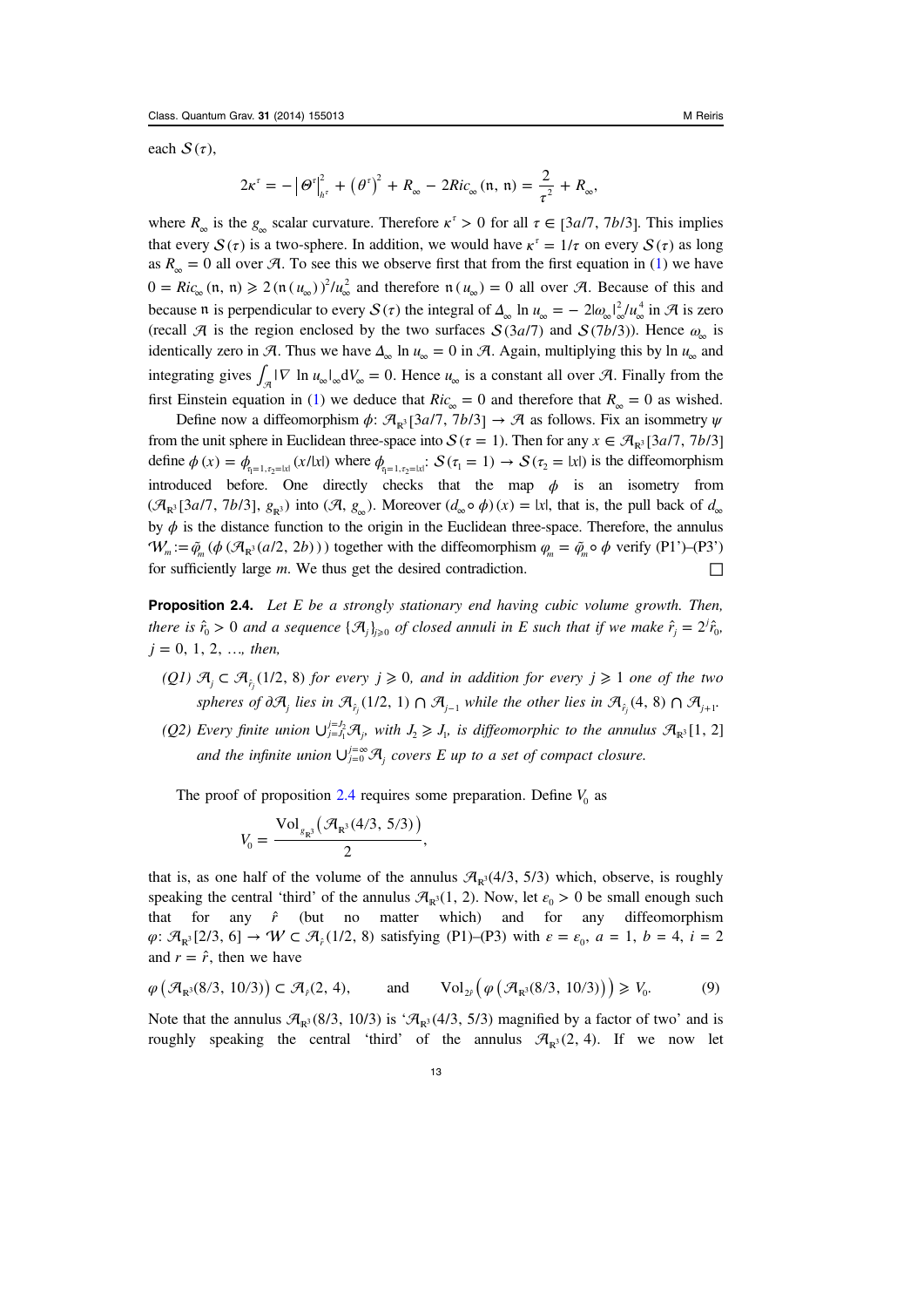<span id="page-14-0"></span> $\mathcal{U} = \varphi \big( \mathcal{A}_{\mathbb{R}^3} (8/3, 10/3) \big)$  then ([9\)](#page-13-0) is the same as

 $\mathcal{U} \subset \mathcal{A}_{2\hat{r}}(1, 2),$  and  $Vol_{2\hat{r}}(\mathcal{U}) \geq V_0$ .

In other words the conditions ([6\)](#page-10-0) in lemma [2.3](#page-10-0) with  $V = V_0$ ,  $a = 1$ ,  $b = 4$  and  $r = 2\hat{r}$  will be satisfied. This fact will be used repeatedly in the proof of proposition [2.4.](#page-13-0)

The following proposition will help to start the iteration in the proof of the proposition [2.4](#page-13-0). In the statement below we let  $r_0 := r_0$  ( $V = V_0$ ,  $\varepsilon = \varepsilon_0$ ,  $a = 1$ ,  $b = 4$ ,  $i = 2$ ), namely the  $r_0$ provided by the lemma [2.3](#page-10-0) with  $V = V_0$ ,  $\varepsilon = \varepsilon_0$ ,  $a = 1$ ,  $b = 4$  and  $i = 2$ .

**Proposition 2.5.** Let E be a strongly stationary end having cubic volume growth. Let  $V_0 > 0$ and  $r_0$  be as defined before. Then, there is  $\hat{r}_0 \ge r_0$  and an open and connected region  $\hat{\mathcal{U}}_0$  such that

$$
\hat{\mathcal{U}}_0 \subset \mathcal{A}_{\hat{r}_0}(1, 4), \quad \text{and} \quad \text{Vol}_{\hat{r}_0}(\hat{\mathcal{U}}_0) \geq V_0.
$$

As the reader will see the proposition is valid for any  $V_0$  and  $r_0$  and not just the ones specified before. Nevertheless it will be only used with the values signaled.

**Proof.** By the Bishop–Gromov monotonicity, the quotient  $Vol(\mathcal{T}_{g}(\partial E, r))/r^3$  is monotonically non-increasing in  $r$  and by the assumption of cubic volume growth the limit is nonzero, say it is  $\mu > 0$ . Then  $\lim Vol_r(\mathcal{A}_r(2, 3)) = (3^3 - 2^3)\mu = 19\mu$ . Let  $r_m \to \infty$  be an arbitrary divergent sequence. As  $\lim_{m}$  Vol<sub> $r_m$ </sub>  $(\mathcal{A}_{r_m}(2, 3)) = 19\mu > 0$  we can assume Vol<sub>r</sub>  $({\mathcal{A}}_r (2, 3)) \ge \mu_1$  for some  $\mu_1 > 0$  and for all m. By Liu's ball covering property [\[5](#page-17-0)] there is an integer  $\mathfrak{N} > 0$  such that for every m there is a set of geodesic balls  $B_{g_{r_m}}(p_{m,j}, 1/4), j = 1, ..., j_m \leq \mathfrak{N}$  each of which intersects  $\mathcal{A}_{r_m}[2, 3]$  and the union of which covers  $\mathcal{A}_{r_m}$  [2, 3]. Each ball is inside  $\mathcal{A}_{r_m}$  (1, 4) (this is simple to see) and there must be necessarily one (say the ball  $B_{s_{r_m}}(p_{m,1}, 1/4)$  if they are ordered appropriately) with  $g_{r_m}$ -volume greater or equal than  $\mu_1/\mathfrak{N}$ . Define  $V_1 := \mu_1/\mathfrak{N}$  and  $\mathcal{U}_m := B_{g_{r_m}}(p_{m,1}, 1/4)$ . Then, for all m, we have

$$
\mathcal{U}_m \subset \mathcal{A}_{r_m}(1, 4), \quad \text{and} \quad \text{Vol}_{r_m}(\mathcal{U}_m) \geq V_1.
$$

Now, for every integer  $k \ge 1$  let  $r_0(k) := r_0(V = V_1, \epsilon = 1/k, a = 1, b = 4, i = 2)$ , i.e. the value of  $r_0$  provided by lemma [2.3](#page-10-0) when  $V = V_1$ ,  $\epsilon = 1/k$ ,  $a = 1$ ,  $b = 4$  and  $i = 2$ . Also, for every  $k \ge 1$  let  $m(k)$  be any m for which  $r_{m(k)} > r_0(k)$ . Then, according to lemma [2.3](#page-10-0) (used with  $V = V_1$ ,  $\epsilon = 1/k$ ,  $a = 1$ ,  $b = 4$ ,  $i = 2$ ,  $r = r_{m(k)}$  and  $\mathcal{U} = \mathcal{U}_{m(k)}$ , for each  $k \ge 1$  there is a closed annulus  $W_k \supset \mathcal{U}_{m(k)}$  together with a diffeomorphism  $\varphi_k: \mathcal{A}_{\mathbb{R}^3}[2/3, 6] \to W_k$ satisfying (P1)–(P3). Because of this, the sequence  $(W_k, g_{r_{m(k)}})$  converges in  $C^2$  to  $({\mathcal{A}}_{\mathbb{R}^3}[2/3, 6], g_{\mathbb{R}^3})$  and  $d_{r_{\text{min}}} \circ \varphi_k$  converges in  $C^0$  to the distance function to the origin. Then, for sufficiently large  $k = k_0$  we have

$$
\varphi_{k_0}(\mathcal{A}_{\mathbb{R}^3}(4/3, 5/3)) \subset \mathcal{A}_{r_{m(k_0)}}(1, 4),
$$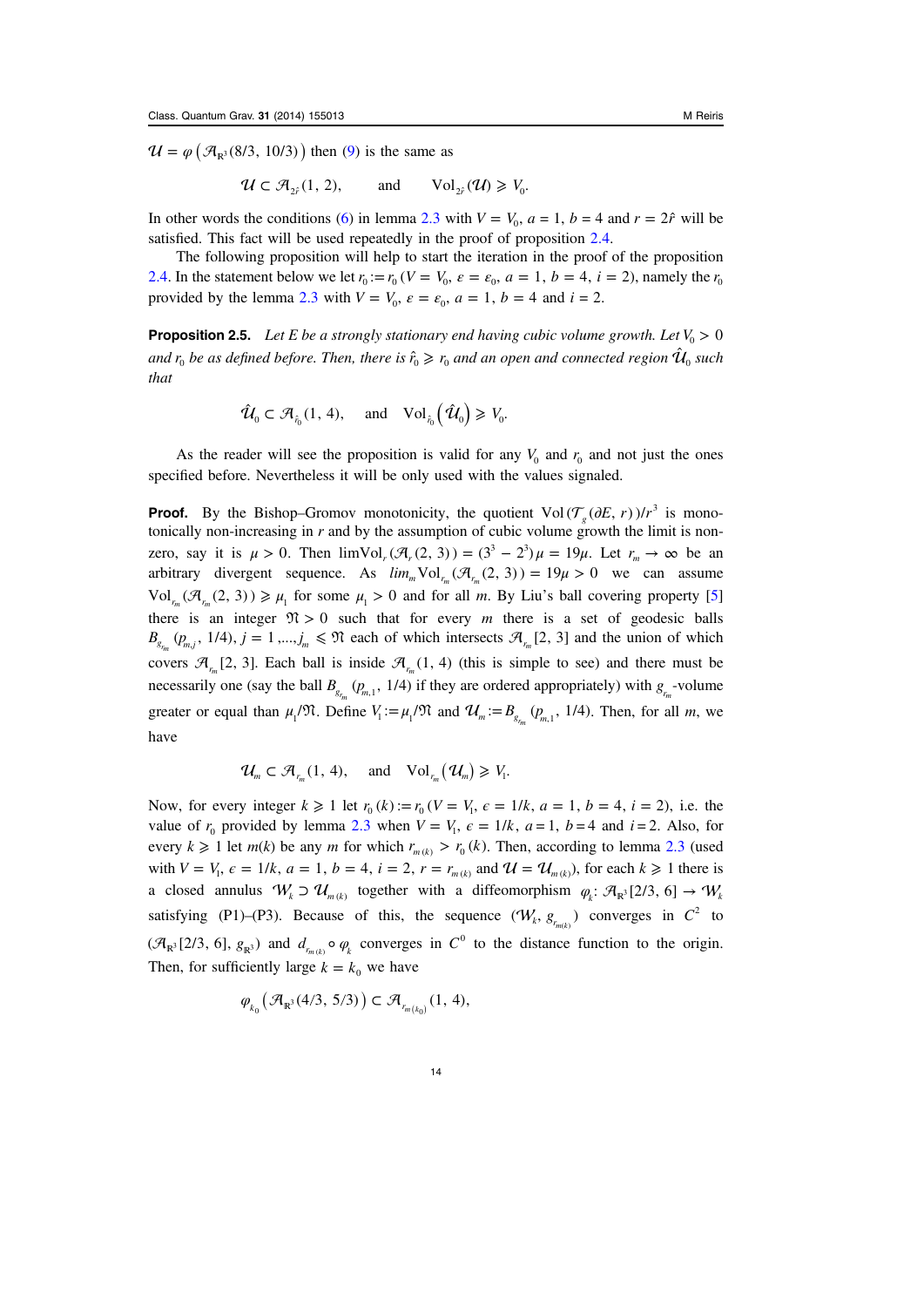and

$$
\mathrm{Vol}_{r_{m(k_0)}}\Big(\varphi_{k_0}\big(\mathcal{A}_{\mathbb{R}^3}(4/3, 5/3)\big)\Big) \geqslant \frac{\mathrm{Vol}_{g_{\mathbb{R}^3}}(\mathcal{A}_{\mathbb{R}^3}(4/3, 5/3))}{2}=V_0.
$$

The proposition then follows by defining  $\hat{r}_0 = r_{m(k_0)}$  and  $\hat{\mathcal{U}}_0 = \varphi_{k_0}(\mathcal{A}_{\mathbb{R}^3}(4/3, 5/3))$ .

We are ready to give the proof of proposition [2.4.](#page-13-0)

**Proof of proposition 2.4.** We are going to repeatedly use lemma [2.3](#page-10-0) and every time we use it we do with  $V = V_0$ ,  $\varepsilon = \varepsilon_0$ ,  $a = 1$ ,  $b = 4$  and  $i = 2$ . The reader must keep that in mind.

First, the conditions ([6\)](#page-10-0) in lemma [2.3](#page-10-0) are automatically satisfied when we make  $r = \hat{r}_0$ and  $\mathcal{U} = \hat{\mathcal{U}}_0$ , where  $\hat{r}_0$  and  $\hat{\mathcal{U}}_0$  are given by proposition [2.5.](#page-14-0) Lemma [2.3](#page-10-0) then implies that there is W and  $\varphi$ :  $\mathcal{A}_{\mathbb{R}^3}[2/3, 6] \to W$  satisfying (P1)–(P3). Set  $\varphi_0 := \varphi$  and define  $\mathcal{A}_0 := W$ .

Second, let  $r = \hat{r}_1 = 2\hat{r}_0$  and  $\mathcal{U} = \varphi_0 (\mathcal{A}_{R^3}(8/3, 10/3))$ . Then deduce from the definition of  $V_0$  and  $\varepsilon_0$  that the conditions [\(6](#page-10-0)) in lemma [2.3](#page-10-0) are again satisfied (see the comments before the proposition [2.5\)](#page-14-0). Lemma [2.3](#page-10-0) then implies that there is  $W$  and  $\varphi$ :  $\mathcal{A}_{\mathbb{R}^3}[2/3, 6] \to W$ satisfying (P1)–(P3). Make  $\varphi_1 := \varphi$  and define  $\mathcal{A}_1 := W$ .

Third, make  $r = \hat{r}_2 = 2\hat{r}_1 = 2^2\hat{r}_0$  and  $\mathcal{U} = \varphi_1(\mathcal{A}_{\mathbb{R}^3}(8/3, 10/3))$ . Then deduce from the definition of  $V_0$  and  $\varepsilon_0$  that the conditions ([6\)](#page-10-0) are again satisfied. Lemma [2.3](#page-10-0) then implies that there is *W* and  $\varphi$ :  $\mathcal{A}_{\mathbb{R}^3}[2/3, 6] \to W$  satisfying (P1)–(P3). Make  $\varphi$  := $\varphi$  and define  $\mathcal{A}_2 := \mathcal{W}$ .

This procedure can be continued indefinitely obtaining in this way a sequence of closed annuli  $\mathcal{A}_j$ ,  $j \geq 0$ . Each  $\mathcal{A}_j$  has of course two boundary components diffeomorphic to a twosphere. Denote by  $\partial^-\mathcal{A}_j$  the closest to  $\partial E$  and by  $\partial^+\mathcal{A}_j$  the farthest. With this notation we have  $\mathcal{A}_i \subset \mathcal{A}_{r_i}(1/2, 8), \quad \partial^- \mathcal{A}_i \subset \mathcal{A}_{r_i}(1/2, 1), \quad \text{and} \quad \partial^+ \mathcal{A}_i \subset \mathcal{A}_{r_i}(4, 8).$  (10)

Observing that  $\mathcal{A}_{r_1}(2a_1, 2a_2) = \mathcal{A}_{r_{i+1}}(a_1, a_2)$  for any  $a_2 > a_1$  then we have

$$
\mathcal{A}_{j+1} \subset \mathcal{A}_{r_j}(1, 16), \quad \partial^- \mathcal{A}_{j+1} \subset \mathcal{A}_{r_j}(1, 2), \quad \text{and} \quad \partial^+ \mathcal{A}_{j+1} \subset \mathcal{A}_{r_j}(8, 16). \tag{11}
$$

Thus  $(10)$  and  $(11)$  imply

$$
\partial^-\mathcal{A}_j \bigcap \mathcal{A}_{j+1} = \emptyset, \quad \text{and} \quad \partial^+\mathcal{A}_{j+1} \bigcap \mathcal{A}_j = \emptyset,
$$
\n(12)

and as  $\varphi_i$  ( $\mathcal{A}_{\mathbb{R}^3}(8/3, 10/3)$  is shared by  $\mathcal{A}_i$  and  $\mathcal{A}_{i+1}$  then we also have  $\mathcal{A}_i \cap \mathcal{A}_{i+1} \neq \emptyset$ . By (12) none of the annuli  $\mathcal{A}_i$  and  $\mathcal{A}_{i+1}$  can be contained inside the other and we must have

$$
\partial^+ \mathcal{A}_j \subset \mathcal{A}_{j+1}
$$
, and  $\partial^- \mathcal{A}_{j+1} \subset \mathcal{A}_j$ .

This and  $(10)$  imply  $(Q1)$ . We explain now  $(Q2)$ . First it is straightforward that that every finite union  $\bigcup_{j=1}^{j=1} \mathcal{A}_j$  is also a closed annulus and that the infinite union  $\bigcup_{j=1}^{j=\infty} \mathcal{A}_j$  is diffeomoprhic to  $\mathbb{R}^3$  minus an open ball. Then we observe that  $\bigcup_{j=1}^{j=\infty} \mathcal{A}_j$  is complete. This is because every Cauchy sequence on it must also be Cauchy in  $E$  and therefore uniformly bounded. Thus the sequence must be inside a finite union  $\bigcup_{j=J_1}^{j=J_2} \mathcal{A}_j$  which is complete. Hence the sequence must converge to a point in  $\bigcup_{j=1}^{j=\infty} A_j$ . As E is complete and also diffeomorphic to  $\mathbb{R}^3$  minus a ball then it is standard that  $\bigcup_{j=1}^{j=\infty} \mathcal{A}_j$  must cover E up to a set of compact closure. For completeness we indicate a proof of this fact in the auxiliary proposition [2.6](#page-16-0) below.  $\Box$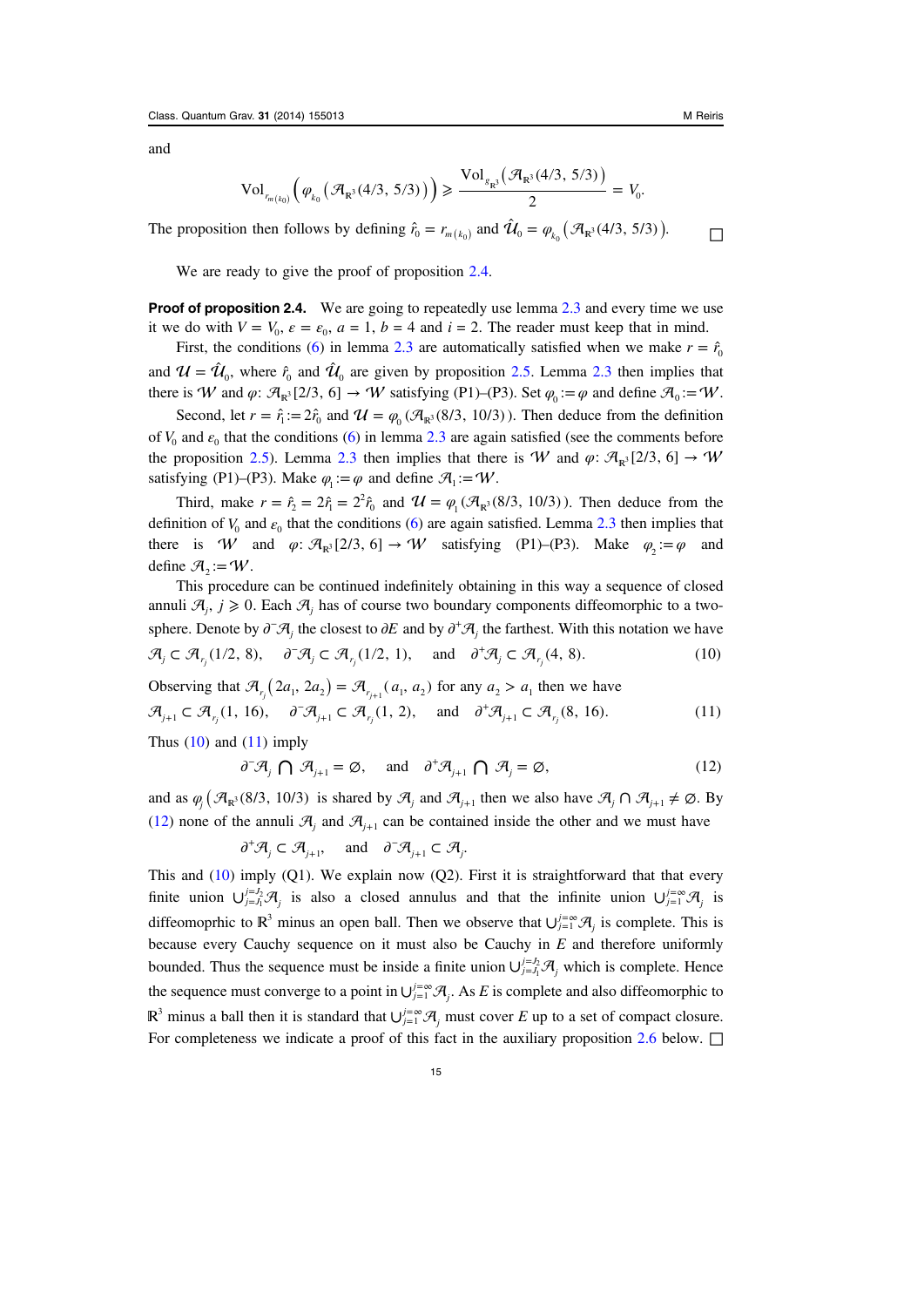<span id="page-16-0"></span>**Proposition 2.6.** Let  $(M, g)$  be a complete Riemannian manifold where M is diffeomorphic  $to \mathbb{R}^3 \backslash B_{\mathbb{R}^3}$  (*o*, 1). Suppose that  $\Omega \subset M$  is also diffeomoprhic to  $\mathbb{R}^3 \backslash B_{\mathbb{R}^3}$  (*o*, 1) and that ( $\Omega$ , *g*)  $i\sigma$  **is**  $\langle D_{\mathbb{R}^3}(O, 1)$ *.* Suppose that  $\mathbf{S} \subset M$  is compact in M.

**Proof.** First note three simple properties derived from the completeness of  $(M, g)$  and  $(\omega, g)$  <sup>10</sup>: (i) every *C*<sup>1</sup>-curve *γ* in *M* starting at a point in *Ω* and ending at a point in  $M \setminus \Omega$  must cut  $\partial \Omega$  at some point, (ii) for any sequence  $p_m \in \Omega$  such that  $dist_{(\Omega, g)}(p_m, \partial \Omega) \to \infty$  then also  $dist_{(M,g)}(p_m, \partial M) \to \infty$ , and (iii) for any two sequences  $q_m$  and  $p_m$  such that  $dist_{(M,g)}(q_m, \partial M) \to \infty$  and  $dist_{(M,g)}(p_m, \partial M) \to \infty$  there is a sequence of curves  $\gamma_m$  joining  $p_m$ and  $q_m$  for every *m* such that  $\lim_m dist_{(M,g)}(\{\gamma_m\}, \partial M) = \infty$  (use  $M \sim (\mathbb{R}^3 B_{\mathbb{R}^3}(o, 1))$ ).

If  $\overline{M \setminus \Omega}$  is not compact then there is a sequence  $q_m \in (M \setminus \Omega)$  with dist  $\overline{M \setminus \Omega}$  *g<sub>m</sub>*,  $\partial M$   $\rightarrow \infty$ . On the other hand let  $p_m \in \Omega$  be a sequence such that  $dist_{(\Omega, g)}(p_m, \partial \Omega) \to \infty$  and therefore by (ii) with dist<sub>(*M,g*)</sub>( $p_m$ ,  $\partial M$ )  $\rightarrow \infty$ . By (iii) one can consider curves  $\gamma_m$  joining  $p_m$  to  $q_m$  for which  $\lim_{m} \text{dist}_{(M,g)}(\gamma_m, \partial M) = \infty$ . But by (i) every  $\gamma_m$  must cut  $\partial \Omega$  and therefore we must have dist<sub>(*M,g*)</sub>( $\gamma$ ,  $\partial M$ )  $\leq$  max {dist<sub>(*M,g*)</sub>( $p$ ,  $\partial M$ ):  $p \in \partial \Omega$ }  $\lt \infty$  for every *m*. We thus reach a  $\Box$ contradiction.  $\Box$ 

With the help of lemma [2.3](#page-10-0) and proposition [2.4](#page-13-0) we can now prove the main result of part II.

**Theorem 2.7.** Let E be a strongly stationary end having cubic volume growth. Then, E is WAF.

**Proof.** Assume that integers  $i \ge 2$  and  $l \ge 1$  are given, as well as a divergent sequence  $r_m \to \infty$  ( $m \ge 1$ ). According to definition [1.2](#page-5-0), to show weakly asymptotic flatness we need to show the existence of open and connected regions  $\Omega_m$  for which (W1)–(W3) hold. To define the  $\Omega_m$  we will rely on the following claim: for any  $k \geq 4$  there is  $m_k > 0$  such that for any  $m \geq m_k$  there is  $\tilde{\Omega}_{k,m}$  and  $\tilde{\varphi}_{k,m}$ :  $\mathcal{A}_{\mathbb{R}^3}(1/2 - 1/k, 2^l + 1/k) \to \tilde{\Omega}_{k,m}$  satisfying

(W1')  $\mathcal{A}_{r_m}(1/2, 2^l) \subset \tilde{\Omega}_{k,m}$  for every  $m \geq m_k$ , and,

(W2')  $\tilde{\varphi}_{k,m}^*(g_{r_m})$  is 1/*k*-close in the *C*<sup>*i*</sup>-norm to the Euclidean metric, and,

(W3')  $d_{r_m} \circ \tilde{\varphi}_{k,m}$  is 1/*k*-close in the  $C^0$ -norm to the distance function to the origin.

Once the claim is proved the construction of the  $\Omega_m$  regions is as follows (assume, redefining  $m_k$  if necessary, that  $m_{k+1} > m_k$ , for all  $k \ge 1$ ). For m between  $m_1$  and  $m_2 - 1$  let  $\Omega_m = \tilde{\Omega}_{1,m}$ ; for *m* between  $m_2$  and  $m_3 - 1$  let  $\Omega_m = \tilde{\Omega}_{2,m}$ ; for *m* between  $m_3$  and  $m_4 - 1$  let  $\Omega_m = \tilde{\Omega}_{3,m}$  and so on (for *m* between 1 and  $m_1 - 1$  define  $\Omega_m$  as any annulus containing  $\mathcal{A}_{r_m}(1/2, 2^l)$ ). With this definition of  $\Omega_m$ , (W1')–(W3') imply (W1)–(W3) directly.

We now prove the claim. Because  $r_m \to \infty$  and because of (Q2) we can assume without loss of generality that  $\mathcal{A}_{r_m}(1/2, 2^l) \subset \bigcup_{j=1}^{j=\infty} \mathcal{A}_j$ . Then, for every *m* define  $j_m$  such that

<sup>10</sup> These are straightforward and are left to the reader.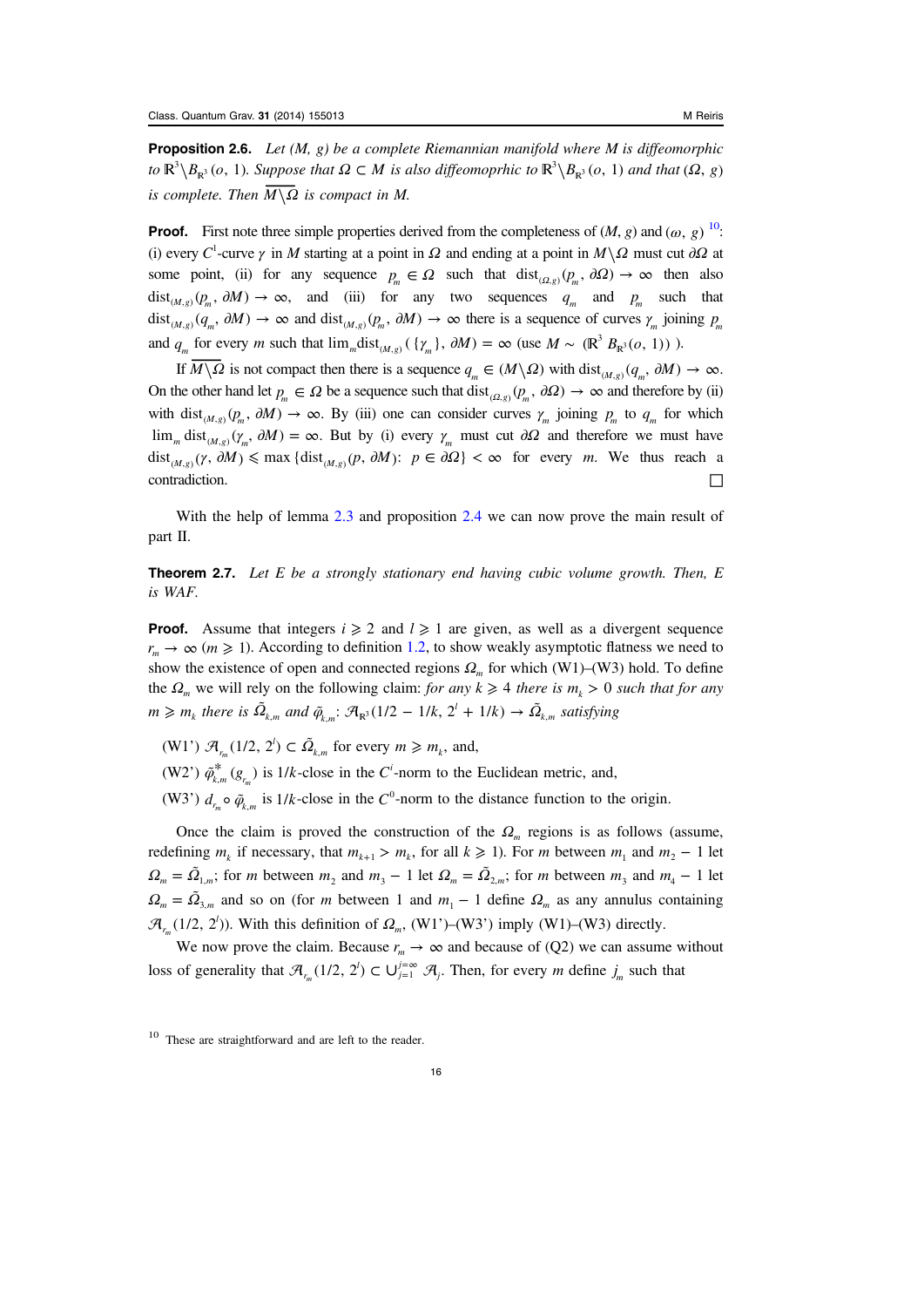$$
8\left(2^{j_m}\hat{r}_0\right) < \frac{r_m}{2} \leq 8\left(2^{j_m+1}\hat{r}_0\right). \tag{13}
$$

<span id="page-17-0"></span>Recalling that  $\hat{r}_j = 2^j \hat{r}_0$ , this says that  $8 \hat{r}_{j_m} < r_m/2$ . But then, from (Q1) we obtain that

$$
\left(\bigcup_{j=1}^{j=j_m} \mathcal{A}_j\right) \bigcap \mathcal{A}_{r_m}\left(\frac{1}{2}, 2^i\right) = \emptyset.
$$

Also from [\(13\)](#page-16-0) we get  $2^l r_m < 2^{j_m + l + 6} \hat{r}_0$ , which implies  $2^l r_m < \hat{r}_{j_m + l + 5}/2$ . But then from (Q1) we obtain that

$$
\left(\bigcup_{j=j_m+1+5}^{j=\infty} \mathcal{A}_j\right) \bigcap \mathcal{A}_{r_m}\left(\frac{1}{2},2^l\right) = \varnothing.
$$

We conclude that

$$
\mathcal{A}_{r_m}\left(\frac{1}{2},2^{l}\right)\subset\left(\bigcup_{j=j_m+1}^{j=j_m+l+4}\mathcal{A}_{j}\right)\subset\mathcal{A}\left(\frac{\hat{r}_{j_m+1}}{2},8\hat{r}_{j_m+l+4}\right)\subset\mathcal{A}_{r_m}\left(\frac{1}{32},2^{l+3}\right),\tag{14}
$$

where the second inclusion is because of (Q1) and the third is because  $r_m/32 \leq \hat{r}_{i+1}/2$  and  $8\hat{r}_{j_m+l+4} \leq 2^{l+3}r_m$  which are deduced from [\(13](#page-16-0)).

As the E end has cubic volume growth, then  $\lim_{r_m \to \infty} \text{Vol}_{r_m}(\mathcal{A}_{r_m}(1/2, 2^l))$  is positive and we can assume that  $Vol_{r_m}(\mathcal{A}_{r_m}(1/2, 2^l)) \ge \mu > 0$  for all *m* (see a similar argument in the proof of proposition [2.5\)](#page-14-0). Now, for every integer  $k \ge 4$ , let  $r_0$  ( $V_0$ ,  $\varepsilon_0$ , a, b, i) be the  $r_0$ provided by lemma [2.3](#page-10-0) with the following values of  $V_0$ ,  $\varepsilon_0$ , *a*, *b* and *i*:  $V_0 = \mu$ ,  $\varepsilon_0 = 1/k$ ,  $a = 1/32$ ,  $b = 2^{l+3}$  and  $i = 2$ . As we only let k vary we can denote  $r_0$  ( $V_0$ ,  $\varepsilon_0$ ,  $a$ ,  $b$ ,  $i$ ) =  $r_0$  (k). Then for every  $k \ge 4$  define  $m_k$  such that for every  $m \ge m_k$  we have  $r_m \ge r_0(k)$ . Then for every  $m \ge m_k$  the region  $\mathcal{U} := \text{Int}(\bigcup_{j=j_m+1}^{j=j_m+l+4} \mathcal{A}_j)$  $\int_{m+1}^{m+1+4} \mathcal{A}_j$  is open by definition, connected because of (Q2) and verifies [\(6](#page-10-0)) by (14). We can then apply lemma  $2.3$  and conclude that there is  $W$  and  $\varphi$ :  $\mathcal{A}_{\mathbb{R}^3}(2a/3, 3b/2) \to W$  satisfying (P2)–(P3) with, as we are assuming,  $\varepsilon_0 = 1/k$ . With all this at hand define  $\Omega_{k,m} = \varphi \left( \mathcal{A}_{\mathbb{R}^3} (1/2 - 1/k, 2^l + 1/k) \right)$  for any  $m \geq m_k$ . With this definition  $(W2')$  and  $(W3')$  follow directly from  $(P2)$  and  $(P3)$ , and  $(W1')$  is easily seen to follow from (P3).  $\Box$ 

## References

- [1] Anderson M T 2000 On stationary vacuum solutions to the Einstein equations Ann. Henri Poincaré 1 [977](http://dx.doi.org/10.1007/PL00001021)–94
- [2] Cannarsa P and Sinestrari C 2004 Semiconcave functions, Hamilton–Jacobi equations, and optimal control Progress in Nonlinear Differential Equations and their Applications (Boston, MA: Birkhäuser Boston)
- [3] Chavel I 2006 Riemannian geometry: a modern introduction Cambridge Studies in Advanced Mathematics vol 98 2nd edn (Cambridge: Cambridge University Press)
- [4] Gilbarg D and Trudinger N S 1983 Elliptic Partial Differential Equations of Second Order 2nd edn (Berlin: Springer)
- [5] Liu Z-D 1992 Ball covering on manifolds with nonnegative Ricci curvature near infinity *Proc. Am.* Math. Soc. 115 [211](http://dx.doi.org/10.1090/S0002-9939-1992-1068127-7)–9
- [6] Mantegazza C and Mennucci A C 2003 Hamilton–Jacobi equations and distance functions on Riemannian manifolds Appl. Math. Optim. 47 1–[25](http://dx.doi.org/10.1007/s00245-002-0736-4)
- [7] Petersen P 2006 Riemannian geometry Graduate Texts in Mathematics vol 171 2nd edn (New York: Springer)